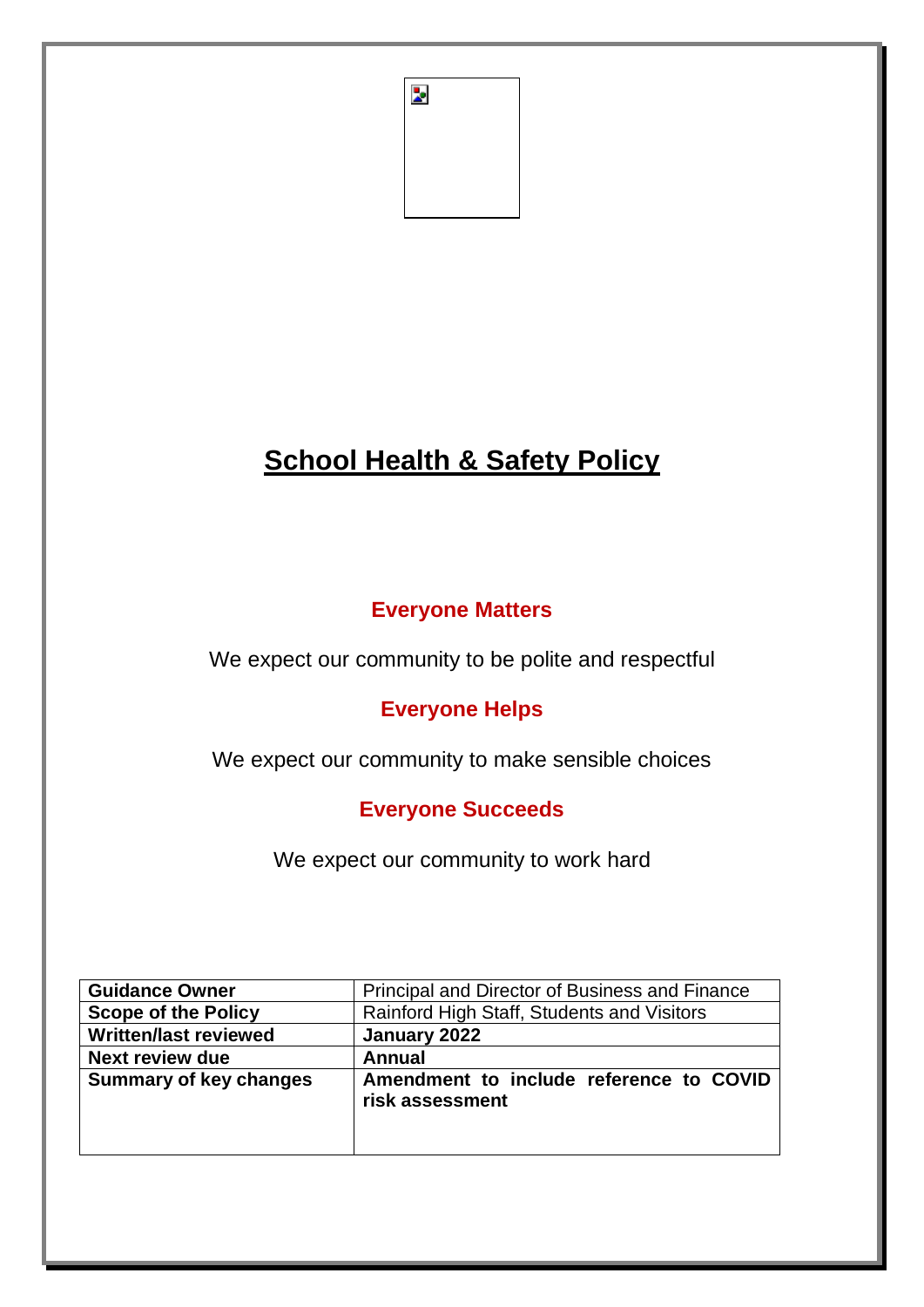# **Contents**

# **1.0 Introduction**

- 1.1 Health and Safety at Work etc, Act, 1974
- 1.2 General Statement

# **2.0 Organisation**

- 2.1 Responsibilities
- 2.2 Health and Safety Communication
- 2.3 Emergency Contacts

# **3.0 Responsibilities**

- 3.1 The Trustees
- 3.2 The Principal
- 3.3 The School Health and Safety Co-ordinator
- 3.4 Heads of Department
- 3.5 All Employees
- 3.6 Pupils
- 3.7 Parents
- 3.8 Visitors
- 3.9 Volunteers

# **4.0 Arrangements**

- 4.1 First Aid
- 4.2 Accident Prevention & Reporting Procedures
- 4.3 Fire Safety
- 4.4 Electrical Safety
- 4.5 Control of Substances Hazardous to Health (COSHH) as amended
- 4.6 Asbestos Containing Materials
- 4.7 Glass and Glazing
- 4.8 Pupils with Medical Needs
- 4.9 Outdoor Education Activities and School Trips
- 4.10 Communication and Training

# **5.0 Curriculum Safety Matters**

- 5.1 Science
- 5.2 Design and Technology & Art and Design
- 5.3 Physical Education
- 5.4 Drama Theatres
- 5.5 Work Experience/Placements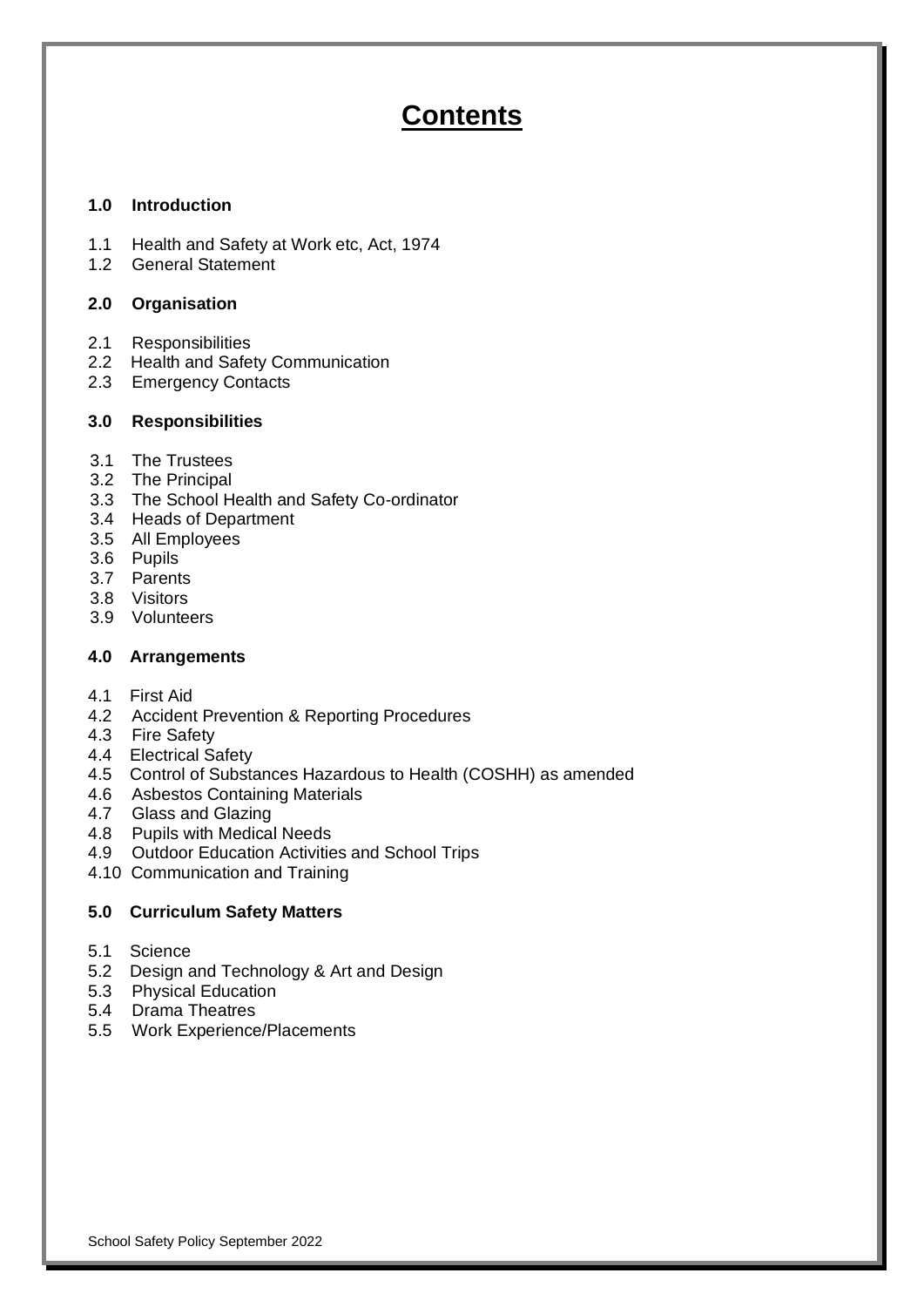# **GENERAL STATEMENT OF INTENT**

Please note, COVID has it's own risk assessment.

# **1.0 INTRODUCTION**

#### 1.1 **Health and Safety at Work etc, Act, 1974**

The Health and Safety at Work etc, Act, 1974 places a duty on employers to safeguard so far as is reasonably practicable, the health, safety and welfare of their employees and the health and safety of persons not employed but who may be affected by their work activities such as pupils and visitors.

#### 1.2 **General Statement of Health & Safety**

This is a statement for Rainford High.

Rainford High School accepts its responsibilities under the Health and Safety at Work etc. Act, 1974, for providing a safe and healthy workplace and working environment for all its employees, pupils, visitors and other persons who may be affected by its activities.

The Principal and Trustees will take all reasonable steps to ensure that the Health & Safety Policy and the accompanying Policies and Procedures are implemented and monitored throughout the School.

It is essential for the success of this Safety Policy that employees recognise their responsibilities under Section 7 of the Act in co-operating with management and taking care of them-selves and other persons whilst at work.

# **2.0 ORGANISATION**

Responsibility for the day to day implementation and monitoring of this Policy lies with the Principal so far as is reasonably practicable.

However, the Trustee body recognises that some of these duties may be successfully allocated to other members of staff; such as Director of Business and Finance, Vice Principals and the wider leadership team.

#### 2.1 **Responsibilities**

At Rainford High, the following person(s) have specific responsibilities for health and safety.

Ian Young and Alex Marsh are responsible for the circulation of Safety Information, Guidance, Codes of Practice.

Ian Young and Alex Marsh are responsible for ensuring that accidents are investigated and recorded on the appropriate format.

Mitie, site staff are responsible for the weekly test of the fire alarm.

Alex Marsh is the Safety Co-ordinator for this site.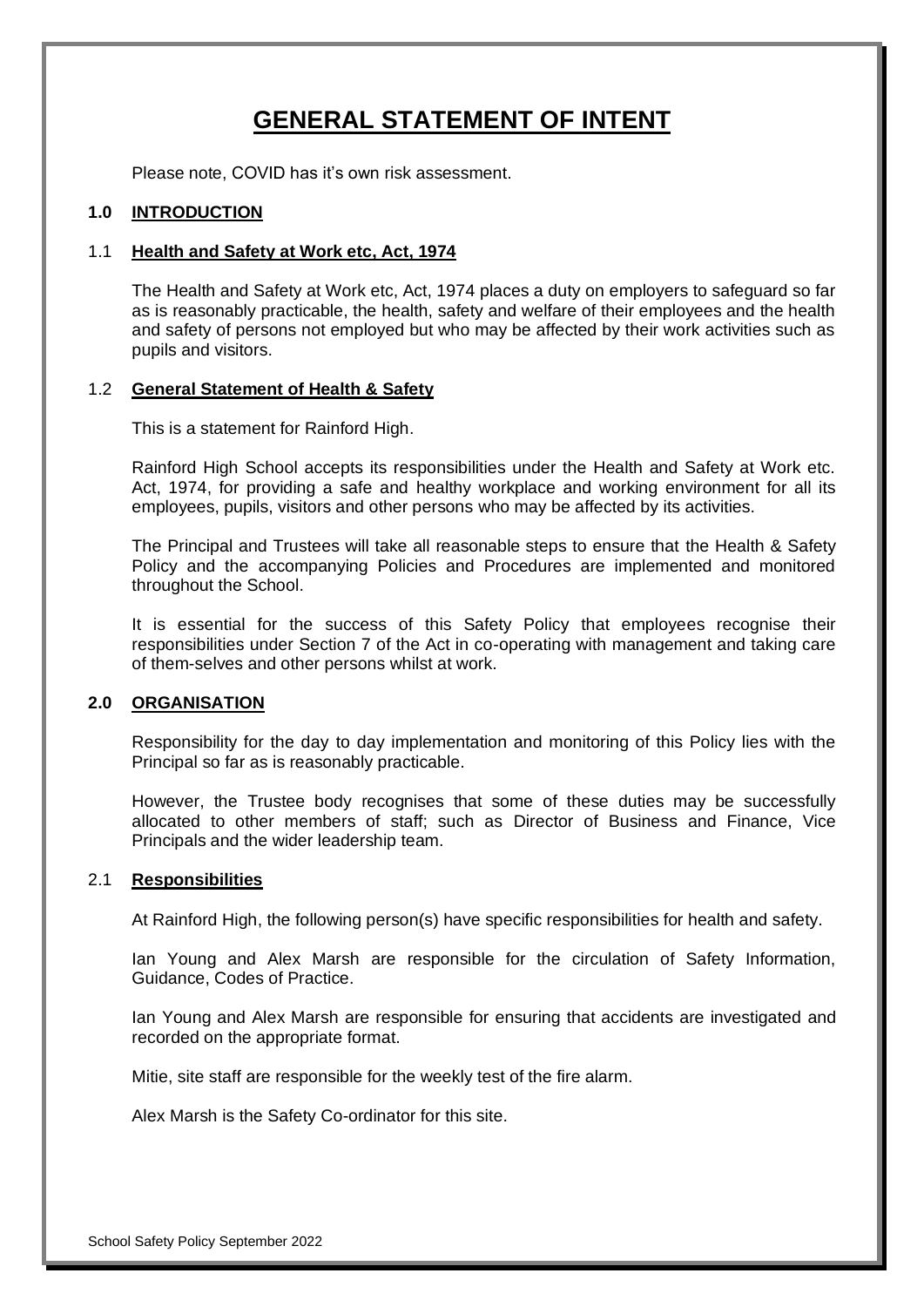## 2.2 **Health and Safety Communication**

A successful Health and Safety Policy relies heavily on effective communication and in particular making sure that all staff are aware of their role and have all necessary information concerning the health, safety and welfare of all members of staff, pupils and visitors.

This School has identified the following meetings as being the most appropriate to both disseminate and receive matters on health and safety:-

- Whole staff briefings
- INSET days and CPD events
- Department briefings

The School Health & Safety Policies and Procedures, copies of other Health and Safety Information, Guidance, Codes of Practice and associated literature are kept at the following location(s): School policies in the shared area.

# 2.3 **Emergency Contacts**

In the case of an emergency outside of School hours contact:

(i) Caretaker: Interserve Out of Hours

Telephone No: 07917517164

(ii) Director of Business and Finance: Alex Marsh

Telephone No:07540393779

(ii) Acting Vice Principal: Mr Kenyon

Telephone No: 07562250039

(iii) Caretaker: Interserve Out of Hours

# **Useful Numbers**

Corporate Health & Safety Section 01744 671740/673231

Occupational Health Nurse **Contract 101744 677022** 

Security Service **DEVILLE 1999** Contract 1999 12:44 676728

School Nurse 01744 627566

Name Telephone No.

School Safety Policy September 2022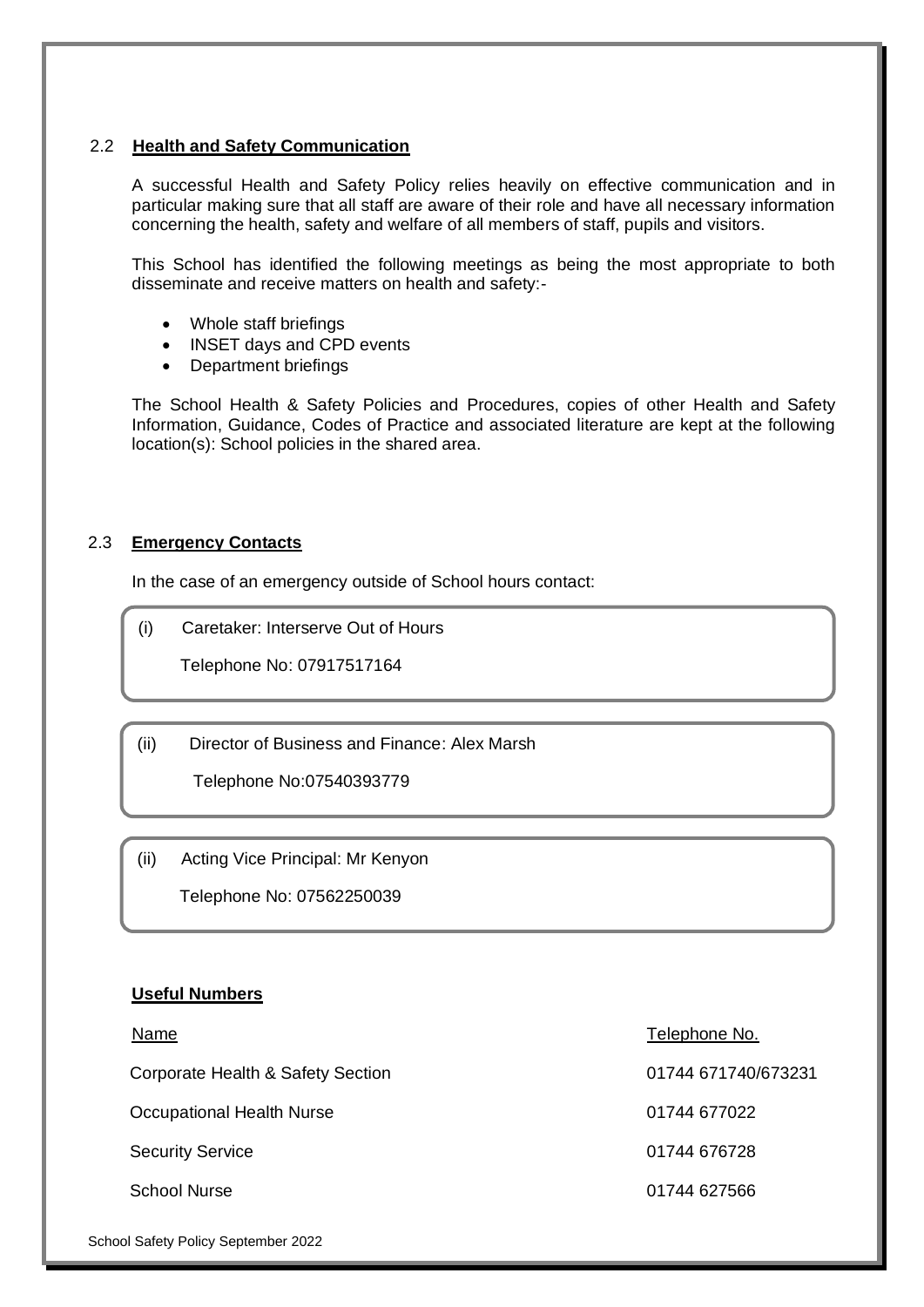#### **3.0 RESPONSIBILITIES**

#### 3.1 **The Trustees**

The Trustee Body has a direct responsibility for health and safety in the School. They will ensure they are fulfilling their legal requirements and that persons using the premises are safe and without risk to health. All these responsibilities are, for the purpose of day to day management, delegated to the Principal.

Trustees will, however, ensure that they;

- Approve the school Statement of Safety Policy **(this document)** and ensure that it is brought to the attention of all staff;
- Receive all reports on health and safety resulting from any inspection, audit or monitoring carried out by the School, the Local Authority (LA) or an enforcement agency such as the Health and Safety Executive;

# 3.2 **The Principal**

The overall responsibility for the School's health and safety management system and implementation of the safety policy rests with the Principal, who shall;

- Set up arrangements in the School to cover all legal requirements for health, safety and welfare;
- Ensure that a programme of risk assessment, as required by the Management of Health & Safety at Work Regulations has been carried out on behalf of the employer for all activities under their control.
- Ensure the Trustee Body are kept up to date with any new legislation, regulation or provision relevant to health and safety in schools;
- Be available to any member of staff to discuss health and safety problems not solved at a lower level or through the established arrangements;
- Report to the Trustee Body those instances in which the Principal's executive authority does not allow the elimination or reduction of risk to a satisfactory level, but to take all necessary short term measures to avoid danger pending rectification;
- Be available to any Trade Union appointed safety representatives and co-operate with them as far as is reasonable in their efforts to carry out their functions. To receive written reports from any such safety representatives and respond in writing within a reasonable time;
- Establish a safety committee within three months of receiving a written request from two Trade Union Safety Representatives of the staff at the School;
- Ensure that a system is in place for the reporting, recording and investigating of accidents and that all reasonable steps are taken to prevent recurrence;
- To review regularly i) the provision of first aid in the School;
	- ii) the emergency (fire) procedures;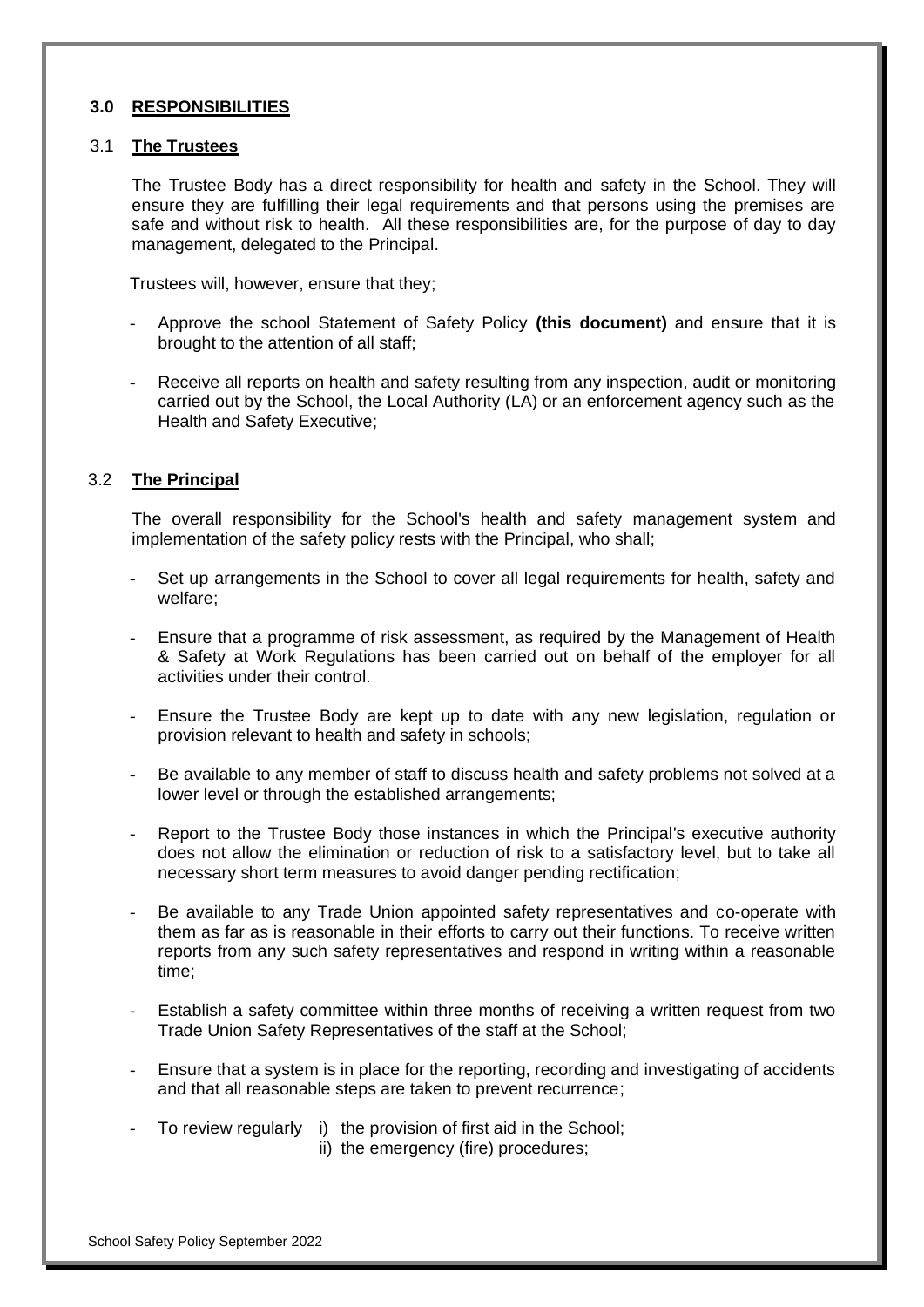- Monitor the dissemination of safety information throughout the School;
- Report to the Trustees matters relating to health and safety;
- Ensure that all staff have received appropriate safety training and supervising Teachers have the appropriate qualifications/specialist training for the activities taught/equipment used.
- Co-operate with the LA Health and Safety Advisor.
- Ensure that suitable and sufficient welfare facilities are provided for the number of staff and pupils intending to use them.

#### 3.3 **The School Health and Safety Co-ordinator**

In some cases schools may wish to appoint a school health & safety co-ordinator, in these cases a School Health and Safety Co-ordinator shall:

- Co-ordinate the whole School programme of Health and Safety by ensuring full consultation and participation of all staff, through appropriate meetings and consultation;
- Carry out inspections of the School at least once per term and inform the Principal of any problems/deficiencies and ensure that the appropriate action has been taken;
- Administer the system for reporting, recording and investigating accidents and take all reasonable steps to prevent recurrences. Report as necessary to the LA/appropriate office;
- Disseminate safety information within the School;
- Ensure that new employees are inducted with regards to health & safety arrangements and issued with a copy of the School's Health and Safety Policy (this document) and given the opportunity to read it;
- Ensure that employees promoted or given additional responsibilities, are briefed so they have a clear understanding of the role and the standards expected of them
- Ensure that effective arrangements are in force to facilitate safe evacuation of the buildings in case of fire or other emergency and that fire-fighting equipment is available and maintained;
- Arrange for contractors and visitors to be informed of any hazards on site of which they may be unaware and the emergency procedures;
- Ensure temporary employees are given sufficient information, training and supervision to enable them to be safe and without risk to health;
- Liaise with the LA's appointed Health and Safety Advisor when carrying out and updating risk assessments;
- Ensure that health surveillance for staff is provided when appropriate.

**Should the school choose not to appoint a health and safety co-ordinator, these responsibilities shall revert to the headteacher and director of Business and Finance**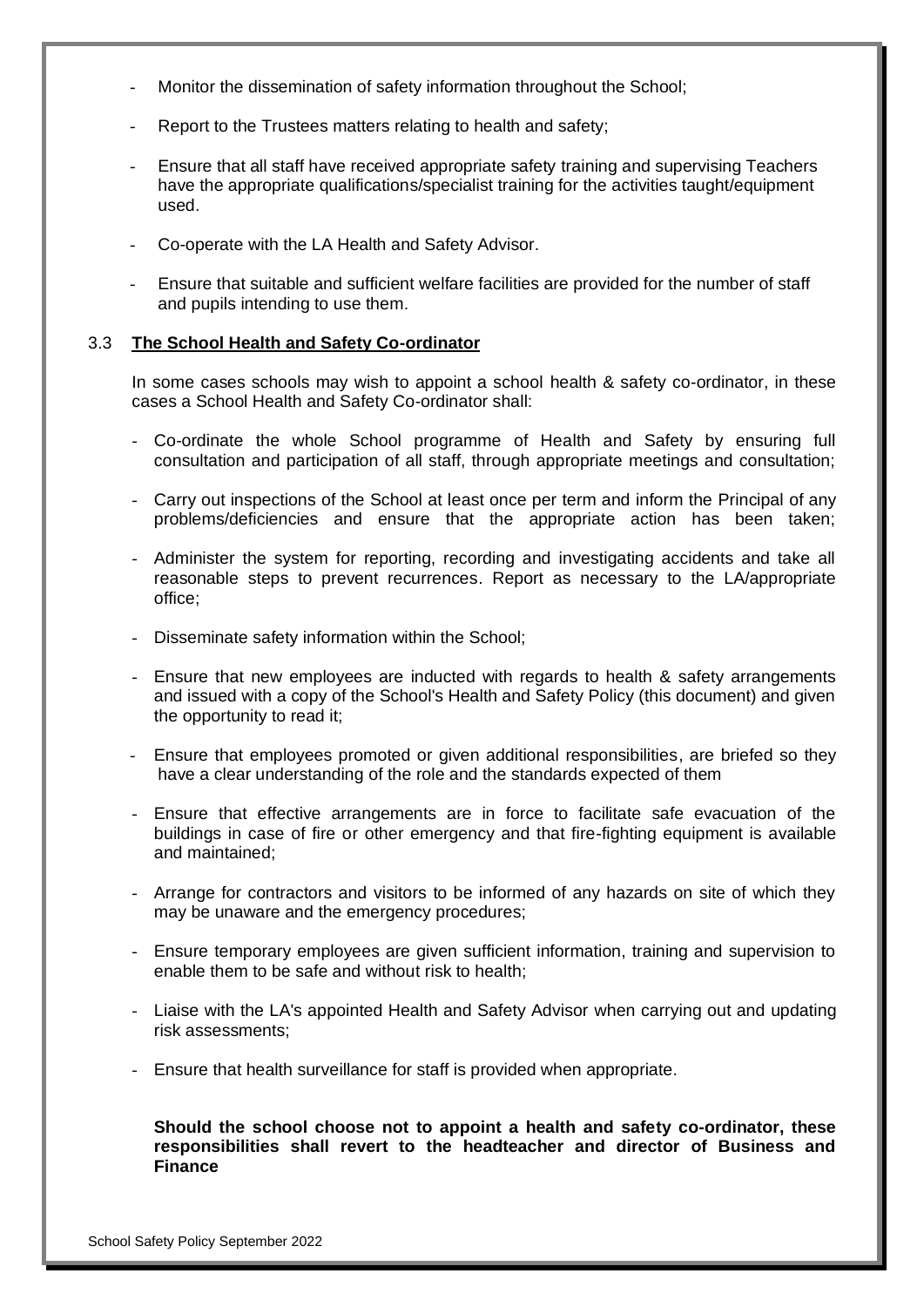#### 3.4 **Heads of Department**

Heads of Department:-

- Have a general responsibility for the application of the School's Health & Safety Policy within their own department or area of work and are directly responsible to the Principal for the application of safety measures and procedures within their department;
- Shall, where necessary, establish and maintain safe working procedures including arrangements for ensuring, so far as reasonably practicable, safety and absence of risk to health in connection with the use, handling, storage and transport of articles and substances (e.g. chemicals, boiling water, guillotines);
- Shall deal with any health and safety problems referred to them by a member of staff and refer to the Principal if they cannot resolve any of these problems;
- Shall carry out a regular safety inspection of the activities for which they are responsible and, where necessary, submit a report to the School Health and Safety Co-ordinator with a copy to the Principal;
- Shall ensure as far as is reasonably practicable the provision of sufficient information instruction, training and supervision to enable other employees and pupils to avoid hazards and contribute positively to their own safety;
- Shall, where appropriate, seek advice and guidance from the relevant Advisor or Officer;
- Shall propose to the Principal or School Health and Safety Co-ordinator any requirements for safety equipment and welfare facilities;

#### 3.5 **All Employees**

The Health and Safety at Work etc, Act, (1974) and Management of Health and Safety at Work Regulations (1999), require every employee whilst at work to take reasonable care for the health and safety of themselves and of any other persons, including pupils and visitors, who may be affected by their acts or omissions at work.

All employees are expected;

- To know the special safety measures and arrangements to be adopted in their own working areas and ensure they are applied;
- To inform the Principal, the School Health and Safety Co-ordinator or their Line Manager of any training they feel they need to carry out their responsibilities
- To report any health & safety concerns to the Principal, the School Health and Safety Coordinator or their Line Manager
- To use and not wilfully misuse, neglect or interfere with things provided for their own safety and/or the safety of others;
- To co-operate with other employees in promoting improved safety measures in their School;
- To co-operate with the appointed safety representatives and enforcement officers of the Health and Safety Executive or Environmental Health.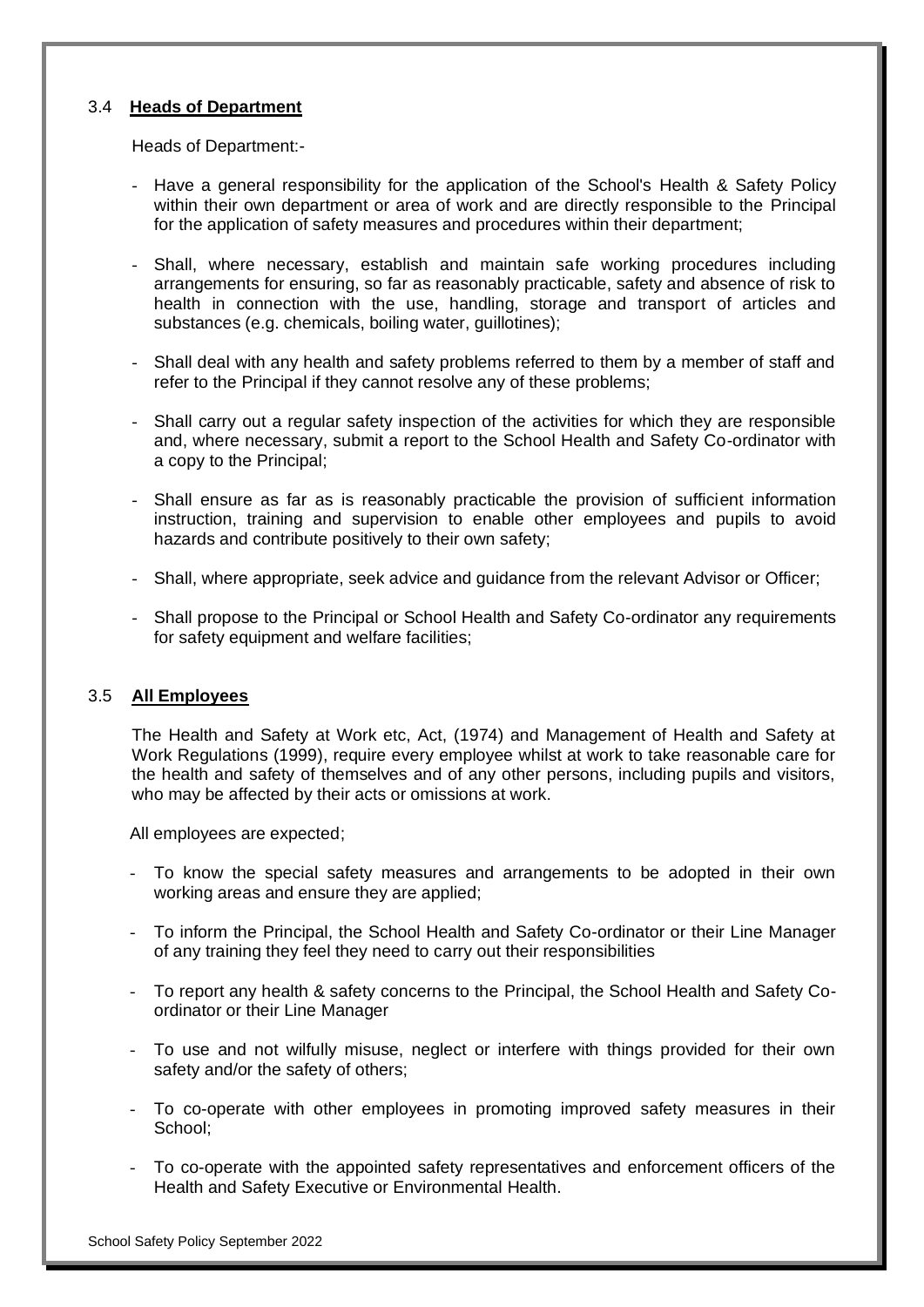- To exercise effective supervision of the students, giving clear instructions and warnings as necessary and know the emergency procedures in respect of fire, bomb scare and first aid and to carry them out;
- To know the special safety measures to be adopted in their own teaching areas and to ensure that they are applied;
- To follow any instructions and warnings as required;
- To follow safe working procedures;
- To wear protective clothing when required;
- To make recommendations to their Head of Department e.g. on safety equipment and on additions or improvements to equipment or machinery;
- To regularly check all equipment, protective clothing, furniture and their environment (heating, lighting, etc.) and report any defects to the Schools Health and Safety Coordinator.

# 3.6 **Pupils**

The pupils are expected;

- To exercise personal responsibility for their own safety and other pupils;
- To observe standards of dress consistent with safety and/or hygiene (this includes items of 'jewellery');
- To observe all safety rules of the School and, in particular, the instructions of teaching staff given in an emergency;
- To use and not wilfully misuse, neglect or interfere with things provided for his/her safety.

# 3.7 **Parents**

Have a responsibility to;

- Make provision for full time education;
- Abide by/support the rules and regulations of the school;
- Comply with the School Safety Policy **(this document);**
- Act as a 'reasonable parent'.

#### 3.8 **Visitors**

Regular visitors and other users of the premises should observe the safety rules of the School. In particular adult volunteers will be made aware of health and safety arrangements applicable to them by the teacher to whom they are assigned.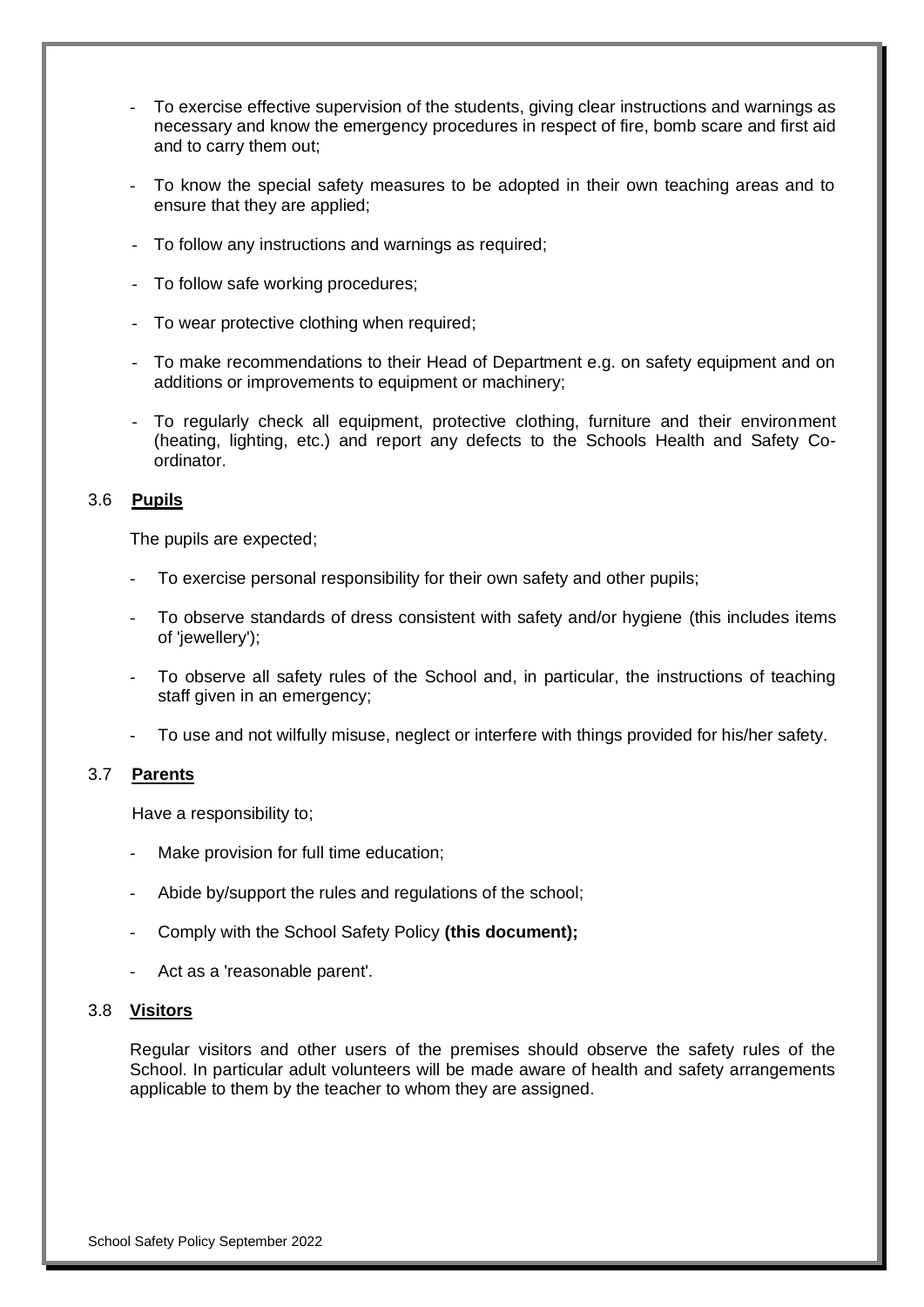## 3.9 **Volunteers**

Principals must ensure that all volunteers are aware of the School's Health and Safety Policy and practical safety issues as part of their induction, prior to working in the school. Records of inductions will be retained by the Principal.

# **4.0 ARRANGEMENTS**

# 4.1 **First Aid**

The Health and Safety (First Aid) Regulations, 1981 cover all employees, teaching and nonteaching in Schools and education establishments. Pupils and students are not covered by the regulations, but these must still be considered.

Principals shall undertake a first aid needs assessment to determine the schools required provision, taking into consideration the circumstances of the site, the workforce and the hazards and risks that may be present.

The DfE recommend that schools have suitable first aid facilities and a sufficient number of trained persons, **normally 1 First Aider for every 50 employees.** In estimating additional provision sufficient to cover pupil numbers, **1 First Aider for every 150 pupils is normally held to be a reasonable ratio.**

Where a premises comes under the remit of the Early Years Foundation Stage framework (EYFS), there is a mandatory provision for schools and early years providers in Ofsted registered settings attended by young children (i.e. children from birth to the academic year in which a child has their fifth birthday), to provide at least **1 Paediatric First Aider.** In order to maintain cover these premises should ensure that they have a minimum of 2 Paediatric First Aiders.

Every School should have suitably equipped first aid boxes in easily accessible places, together with one in each laboratory, gymnasium/sports hall, workshop and food technology/catering area.

Where Automated External Defibrillators (AEDs) have been installed, it is recommended that the school have sufficient numbers of trained persons. Inspections of AED's will be undertaken by Alex Marsh on a recorded basis.

**A list of the School's First Aiders can be found in the main office. Contact details of first aiders are displayed in prominent locations around the school. To contact a first aider you need to contact reception and request one. They will then arrange a first aider to see you.**

# **Role of First Aiders**

ſ

- 1. To ensure first aid boxes are stocked, regularly checked and refilled.
- 2. Ensure that records are kept of all first aid treatment.
- 3. To administer treatment in accordance with the first aid training they have received.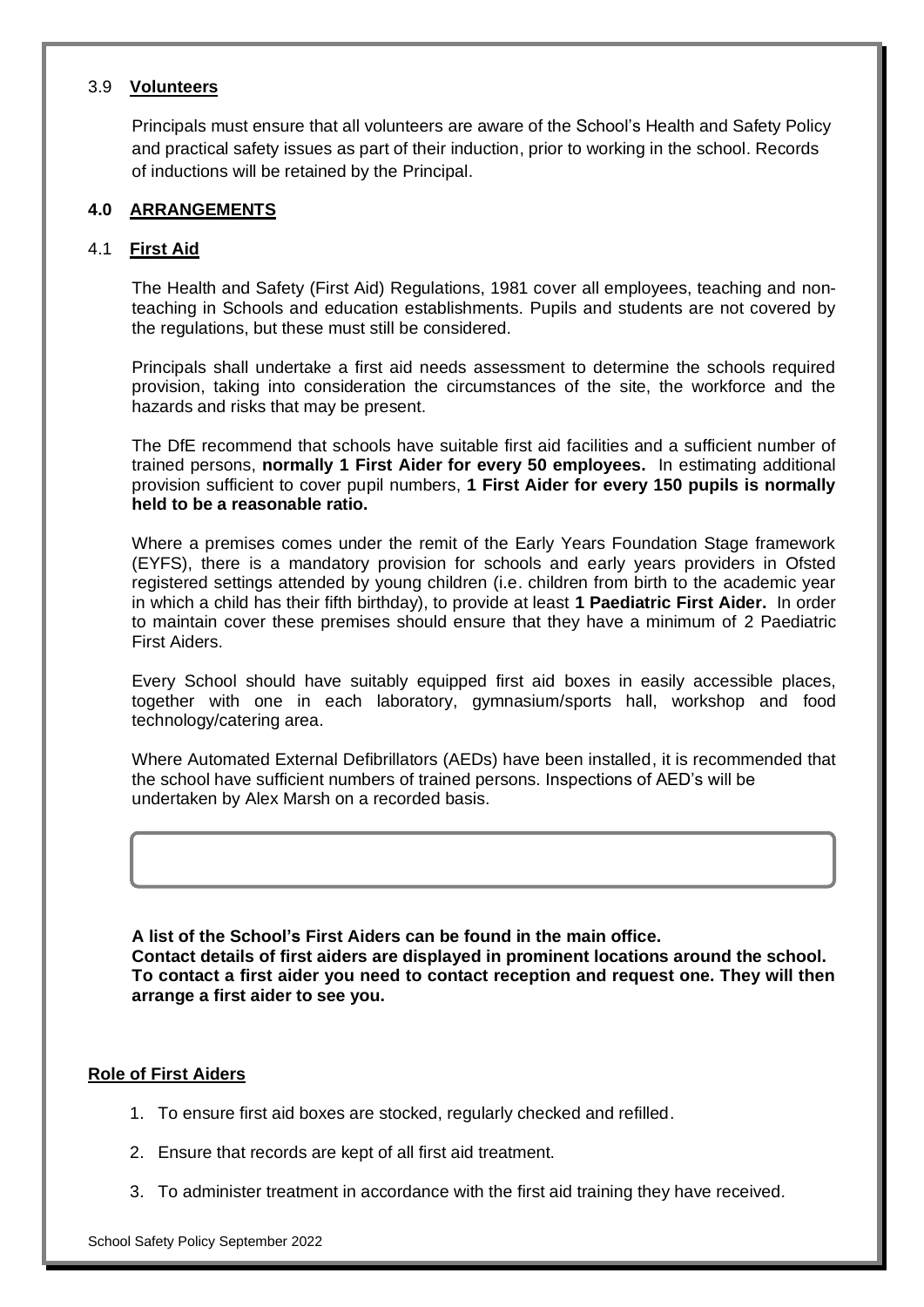# **First Aid Kits**

Adequately stocked (clearly marked) first aid kits shall be provided and all employees shall be made aware of their location. A suggested list of contents is contained within the First Aid at Work Policy.

Where tap water is not readily available for eye irrigation, sterile water or sterile normal saline in sealed disposable containers should be provided. Each container should hold at least 300 ml.

Additional materials such as; foil blankets, disposable aprons, individually wrapped moist wipes can be contained should the first aid needs assessment indicate their requirement.

It should be noted that first aid kits should contain only the items that a first aider has been trained to use and they should not contain medication of any kind.

#### **4.2 Accident Prevention**

Hazardous conditions, arising out of St Helens Council activities, which present a significant health and safety risk will be controlled by a programme of risk assessment. Control measures and remedial action identified by the assessment process will form the basis of written safe working procedures.

Risk assessment for a particular task or function will normally be carried out by the relevant senior managers. On a day to day basis it will be the responsibility of middle / first line managers to ensure that the measures identified by the risk assessment are implemented.

#### **Accident Reporting Procedures**

Schools should ensure that they have a responsible person appointed to take charge of the safe keeping and management of all accident records for the site.

Schools have a duty to record -

- (i) any accident to any person occurring on school premises;
- (ii) any accident to a member of staff at any location whilst on school business;
- (iii) any accident to a pupil off-site whilst under the supervision of a member of staff e.g. school trips.

Completed Accident Support forms must be passed to the responsible person named in section 2.1. prior to inputted onto the electronic system.

*Copies of the St. Helens Council Accident Support Forms are available via the St Helens Schools' Portal* 

Further detail Accident Reporting and Dangerous Occurrences Reporting Procedures are contained within the Health & Safety Policy and Procedures on the St Helens Schools Portal. Briefly they require:

#### **Accidents involving Employees and Members of the Public**

(i) All personal injuries to be recorded on the St. Helens Council online Accident Reporting System.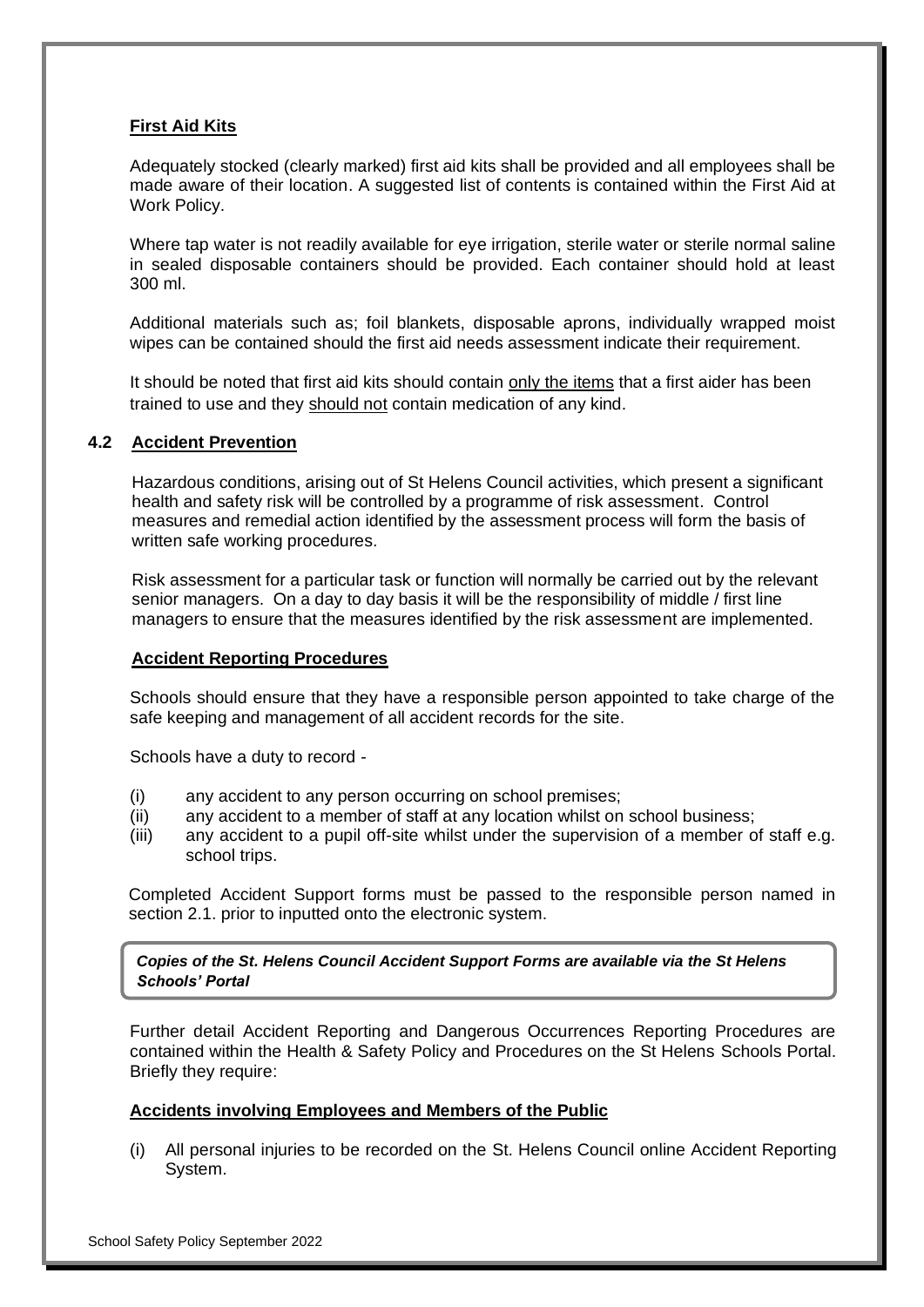- (ii) Any fatalities, specified injury accidents and dangerous occurrences must be notified immediately to the HSE by the quickest available means (normally by telephone).
- (iii) Personal injuries to employees resulting in over 7 days absence to be reported to the Health and Safety Executive (HSE) via their online reporting system within **15 days of the occurrence**.

In the cases of (ii) & (iii) above, the Principal must be informed immediately, followed by the Corporate Health & Safety Section, who will, in consultation with the Principal, notify the Health & Safety Executive (HSE).

#### **Pupil Accidents**

- (i) All minor injuries will be entered into a suitable record book kept on site. An example sheet is appended to the Accident Reporting Procedure.
- (ii) Any fatalities, specified injury accidents and dangerous occurrences must be notified immediately to the HSE by the quickest available means (normally by telephone).

In the cases of (ii) above, the Principal must be informed immediately, followed by the Corporate Health & Safety Section, who will, in consultation with the Principal, notify the Health & Safety Executive (HSE).

## 4.3 **Fire Safety**

The Regulatory Reform (Fire Safety) Order 2005 (RRO) requires a **"Responsible Person"**  to be named, who will ensure that the premises comply with the Order. This has been determined to be the **Principal.**

The Responsible Person shall ensure that a Fire Risk Assessment has been completed for the site by a competent person and that it is kept under review by the school on an annual basis so that it remains valid. Where any structural or procedural changes occur, the assessment shall be review by a competent person.

The assessment should be accessible and available for inspection by the Fire Authority.

At Rainford High school, regular fire drills and walk through inspections will be carried out in order to ensure that basic fire prevention procedures are observed.

In addition, Building Bulletin 100 (BB100), Design for Fire Safety in Schools Produced by the Department for Children, Schools and Families (DCSF), recommends that for each establishment a Fire Safety Manager is appointed. This need not be the Principal, but can be delegated to a member of the Senior Leadership Team.

#### The named **Fire Safety Manager** is **Alex Marsh**

The main duties of the Fire Safety Manager include:

- $\checkmark$  Managing the school to minimise the incidence of fire (fire prevention) e.g. good housekeeping and security;
- Producing an Emergency Fire Plan;
- $\checkmark$  Checking the adequacy of fire-fighting equipment and ensuring its regular maintenance;
- Ensuring fire escape routes and fire exit doors/passageways are kept unobstructed and doors operate correctly;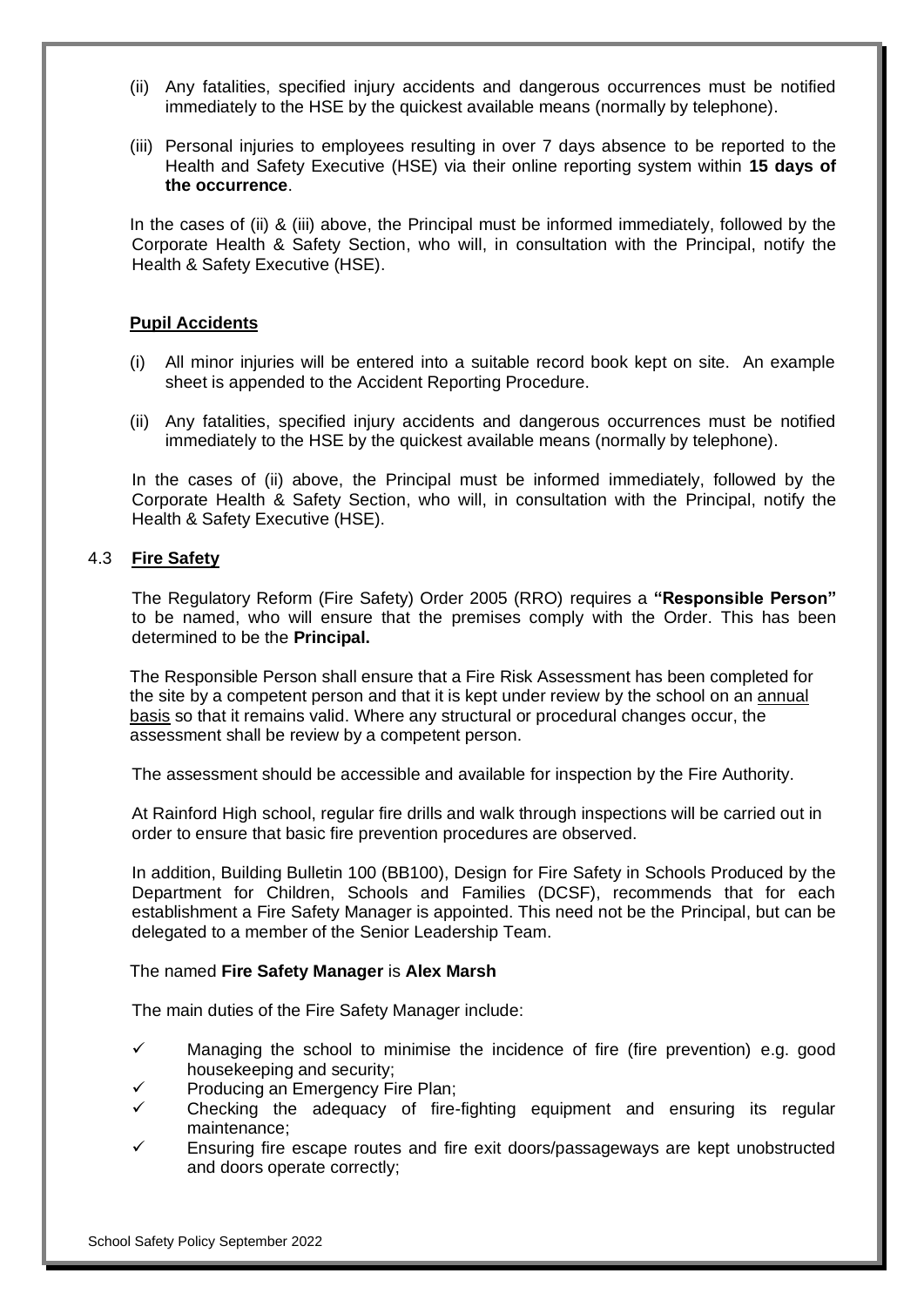- $\checkmark$  Ensuring that fire detection and protection systems are maintained, tested and suitable records are kept;
- Ensuring any close down procedures are followed.
- Ensure that suitable arrangements are in place for out of hours activations of the fire alarm, either by the school staff or the security force acting on their behalf.
- Ensuring there are disability evacuation provisions within the emergency fire plan.

Schools are visited on a regular basis by Merseyside Fire & Rescue Service who will make recommendations in relation to means of escape, means for giving warning, the means for fighting fire and any particular hazards present on the premises.

# **Fire Awareness Training**

The Principal shall ensure that all site-based staff undertake the Fire Awareness e-learning training course.

# **Fire Drills**

A schedule of fire drills has been established on the basis of **one drill per term**.

Alex Marsh has been nominated to organise the fire drills.

A record of the fire drills and fire alarm tests will be maintained. The Responsible Person shall audit the fire log book on a regular basis to ensure that all tests of fire-fighting equipment and fire safety critical systems within the premises are being undertaken at the recommended frequencies.

## **Fire Emergency Action**

- 1. If a fire is discovered raise the alarm via the nearest fire alarm call point.
- 2. On hearing the fire alarm all staff, pupils and visitors, should leave the premises and make their way to the fire assembly point.
- 3. Where any person is unable to self-evacuate, they should follow their individual Personal Emergency Evacuation Plan (PEEP) under the direction of their Teacher/Manager.
- 4. Doors and windows should be closed as classrooms and corridors are vacated.
- 5. All laboratory, experimental equipment and apparatus should be turned off.
- 6. The Principal or his/her Deputy will telephone for the Fire and Rescue Service or detail some other member of staff to do so.
- 7. When the pupils are assembled the roll will be called via the register. Should there be any absentees, an immediate search will be made by the Emergency Services.
- 8. Until the Fire and Rescue Service arrives, the staff should, after the pupils are safely evacuated and accounted for, remain at the fire assembly point until re-entry of the building is allowed by the Fire and Rescue Service.

# **Means of Escape**

Regular inspections shall be made of means of escape, to ensure that they are kept free from obstruction. If it is found that they are even partially blocked, for example, furniture or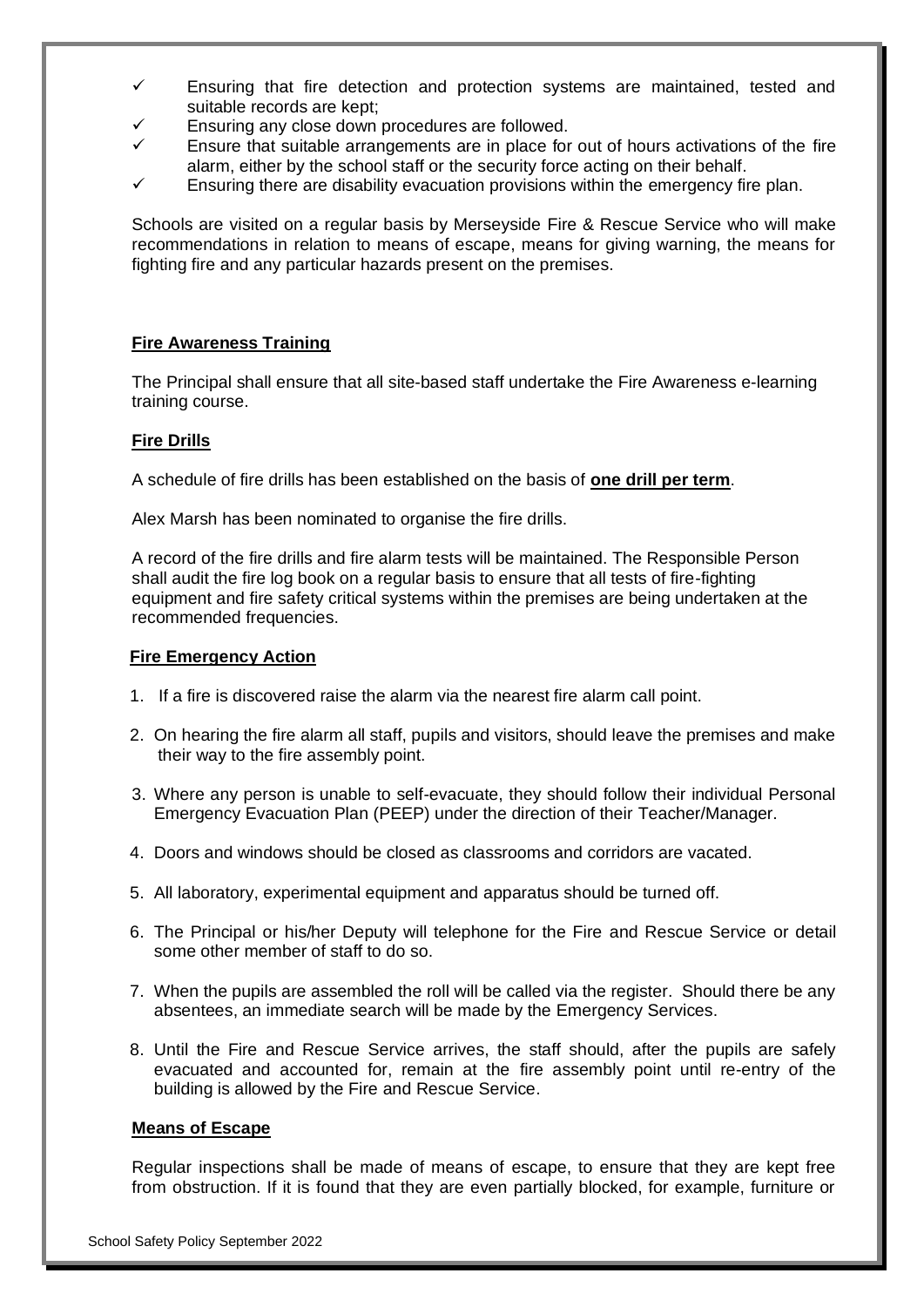rubbish, **immediate** action must be taken to clear the obstruction. Inspection shall also include a visual check that all fire safety signs e.g. direction of escape route, are in place and clearly visible. Immediate action will be taken to replace or expose to view any sign which is not visible.

#### **Fire Fighting Equipment**

Fire-fighting equipment will be used only by trained staff when they are confident in their ability to douse a small blaze, in most cases they should leave the area immediately by the nearest escape route.

Fire extinguishers will be subject to an annual inspection by a competent contractor.

Fire-fighting equipment including extinguishers, blankets, hose reels, sand buckets will also be checked **weekly** for:

- (i) Its correct location.
- (ii) Vandalism.
- (iii) Obstruction.
- (iii) Sand buckets should be full and not contain any rubbish.

#### **Fire Alarm Systems**

The fire alarm system should be tested at a pre-determined time **on a weekly basis** via a **different alarm point** on each occasion. Where a link has been established between the alarm and monitoring service, this must be checked on each occasion to ensure it is fully operational. All tests must be recorded within the St Helens Council Fire Safety Log Book.

Interserve is responsible for the weekly alarm test at this site.

The day and time of the test is Friday at 4:30pm.

This will ensure that in addition to checking the system as a whole, all call alarm points are checked on a regular basis. Any sounding of the alarm outside of the agreed time should be treated as an evacuation. Any visitors or contractors should be informed of tests.

#### **Emergency Lighting**

A system function test including the operation of all emergency lighting should be undertaken on a **monthly basis,** with the results recorded within the St Helens Council Fire Safety Log Book

#### **Fire Doors**

Fire doors play an essential role in prohibiting the spread of smoke and fire, but only if they are closed and stay closed during a fire.

Fire doors are often wedged open or propped open with fire extinguishers or litter bins, therefore, such practices should be discouraged.

**Weekly checks** will, therefore, be carried out to inspect all fire doors as well as door furnishings such as hinges, glazing, push bar mechanisms and self-closing devices. Faults found in any mechanism shall be reported for immediate attention.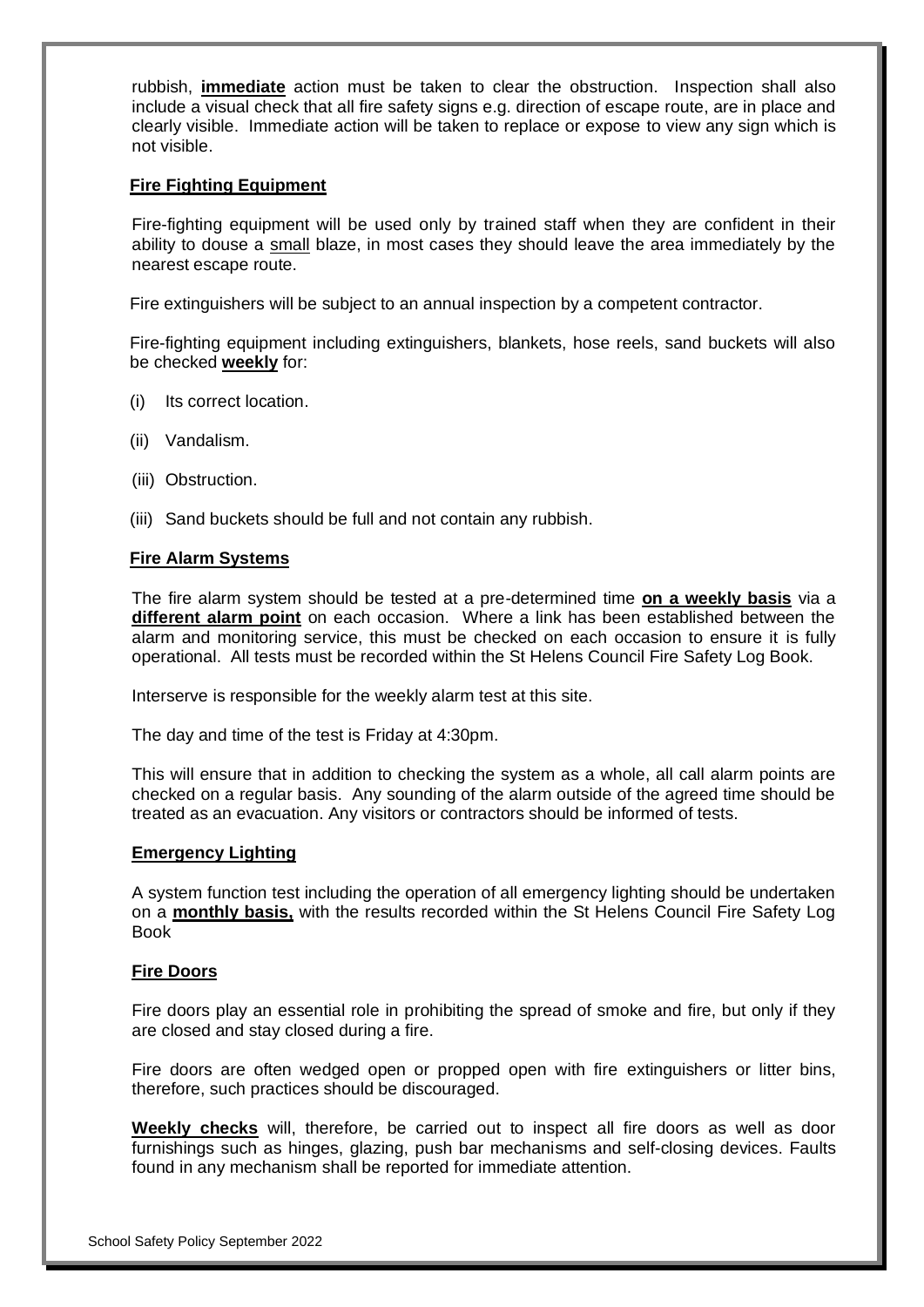# 4.4 **Electrical Safety**

The Electricity at Work Regulations (1989) require employers to ensure that all electrical equipment used in the workplace is safe to use, properly maintained and without risk to health.

- The fixed electrical circuits, etc, within the school should be inspected and tested at least every **five years** by a competent person.
- Where wiring is subject to damage and abuse (e.g. surface wiring in temporary classrooms) and in external areas such as greenhouses, it should be similarly inspected every **three years**.
- Any additions or changes to the school's wiring must be inspected and tested by a competent person before power is applied.
- The electrical circuits associated with stages/theatre halls should be inspected **annually**.
- Schools should keep an inventory of all electrical equipment (including portable and transportable items) and it should not be possible for apparatus previously discarded as defective to slip back into use.

The person responsible for ensuring that departmental inventories of equipment are drawn up is Alex Marsh.

All electrical faults must be reported to Alex Marsh

- Equipment which was not manufactured to current standards may require modification (e.g. pottery kilns with exposed elements that can be touched).
- Home-made or modified equipment shall not be used.
- All electrical equipment operating at over 50 volts should be visually checked **each term** and any defective items rectified.
- Any hand-held equipment that has an exposed metal case should be inspected and tested by a competent person **each year**.
- Any double insulated equipment (i.e. no exposed metal casing) should be visually inspected for any damage to the insulation of the item, cable sheath or plug each time it is used.
- Where equipment is used outside the building via flexible cable a residual current device (RCD) should be used in the supply circuit. (RCDs work by sensing any difference in the current flowing in the two power supply lines. If, because of an insulation failure, damage, etc., an additional current flows to earth from either line, possibly via a person, the power is switched off in a fraction of a second. The trip sensitivity is predetermined; up to 30 mA will provide protection against electrical shock to earth. RCDs do not, however, provide any protection against a shock caused by connection between live and neutral).

# **Portable Appliance Testing**

The majority of potentially dangerous faults will be picked up by formal visual checks, carried out by a competent person or by informal visual checks carried out by users.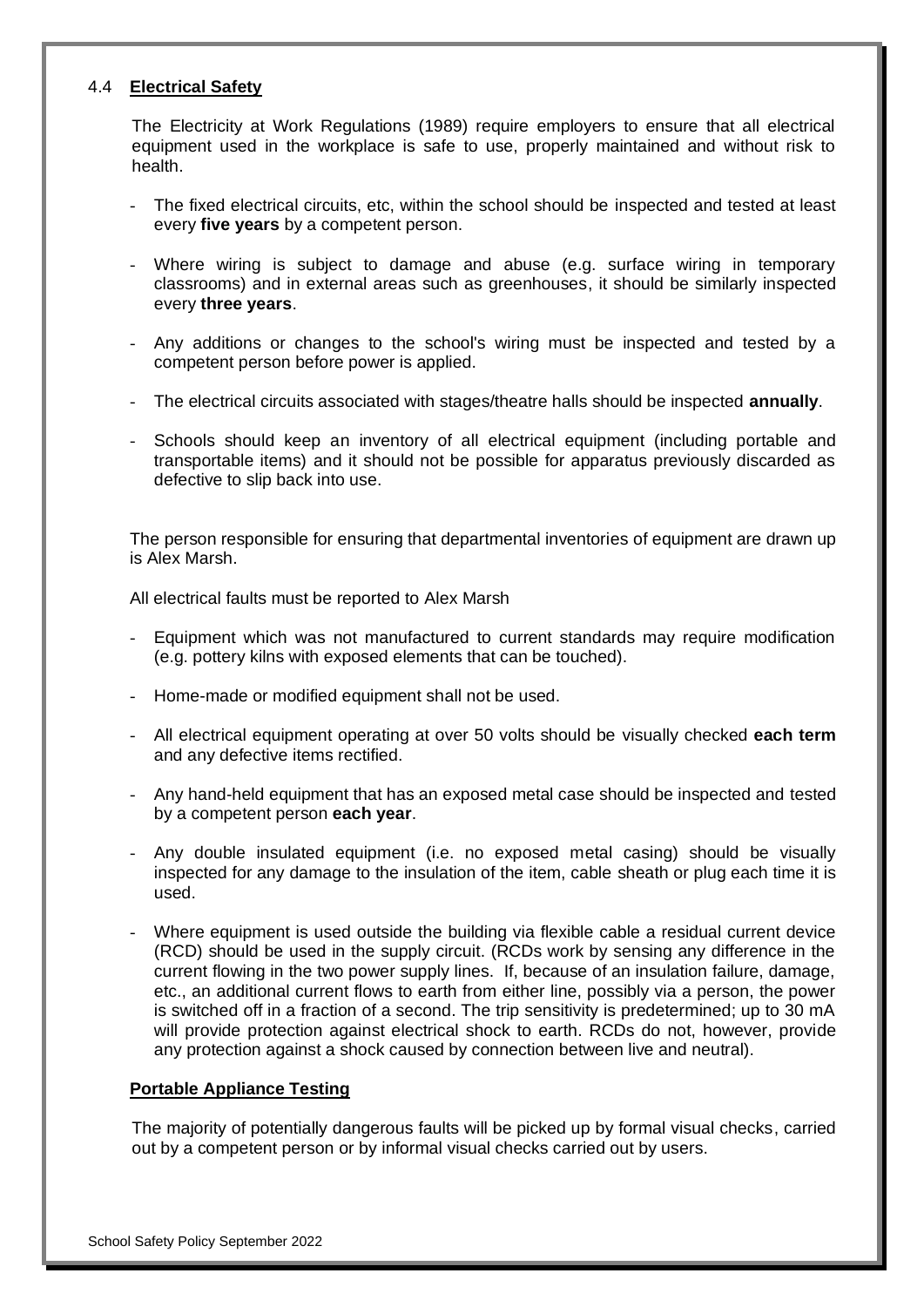Electrical testing where the needs for such has been identified must be carried out by a competent person. This will be a member of staff such as a Technician, who has been trained in the use of adequate test equipment, or a suitably qualified electrical contractor.

*A detailed procedure on the testing and examination of portable electrical equipment is available on the St Helens Schools' Portal*

#### 4.5 **Control of Substances Hazardous to Health (COSHH)**

The COSHH Regulations 2002, (as amended), require employers to assess the risks to the health of employees posed by the use of toxic, harmful, irritant and corrosive substances, these include many substances used in Design and Technology & Art Design, Science Departments and where schools directly employ Caretakers and/or Cleaners.

More detailed information is contained in the booklet: Working with substances hazardous to health - A brief guide to COSHH (INDG136 rev5).

A risk assessment looks at the ways in which the use of a substance(s) can give rise to harm and the steps required to reduce that harm. The duty to carry out such assessment will normally rest with the Head of Department, though the responsibility may be delegated to another person. In all but the most simplest of cases, the assessment must be recorded.

General risk assessments have been drawn up by CLEAPSS for most substances in use in Design and Technology & Art Design and Science.

For other substances not covered by these general assessments, a suitable & sufficient assessment must be completed. A standard proforma for COSHH Assessments has been drawn up by the LA. Copies of the proforma assessment form and guidance on its completion are available on the St Helens Schools' Portal.

Secondary Schools should ensure that they have the following publications all of which contain guidance on compliance with COSHH:-

G235 - Management of Risk Assessment in D & T: CLEAPSS L196 - Managing Risk Assessment in Science: CLEAPSS HazCards: CLEAPSS

#### 4.6 **Asbestos Containing Materials**

In accordance with the requirements of the Control of Asbestos Regulations 2012, a survey has been conducted to determine the location and condition of asbestos containing material within the school.

The Principal shall ensure that all site based staff are made aware of the location of the asbestos report and understand its contents.

The Principal shall ensure that Asbestos Awareness e-learning training has been completed by those members of staff with responsibilities for the building, those who may undertake inspections or those who may work on the fabric of the building.

The Principal shall also ensure that any persons carrying out building/maintenance works are made aware of the survey report and the location of known or suspected asbestos containing materials. The 'Confirmation of access sheet' provided with survey should be signed by the contractor to evidence this.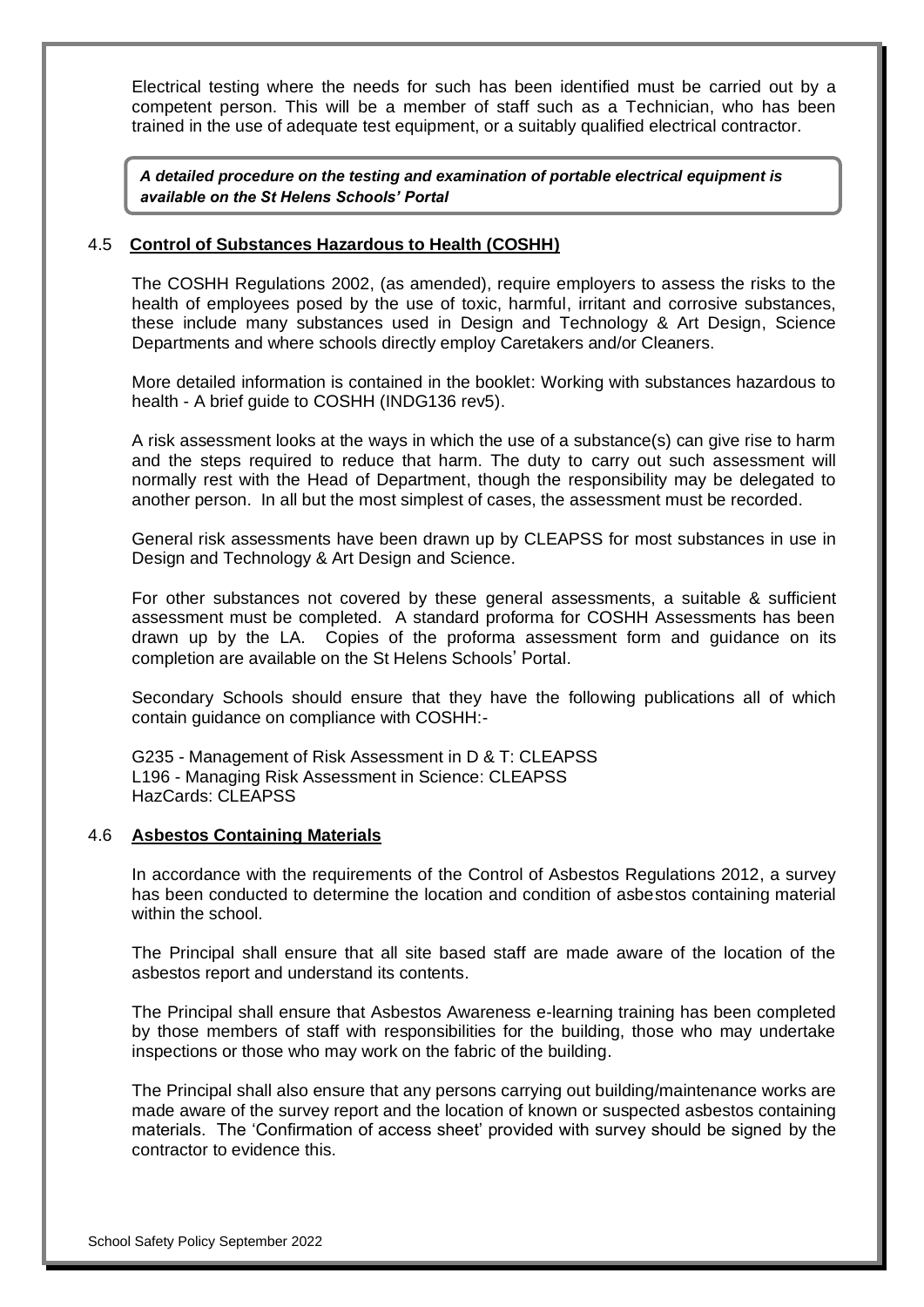# 4.7 **Glass and Glazing**

A survey of all glass and glazing panels has been conducted in accordance with the requirements of Regulation 14 Workplace (Health, Safety and Welfare) Regulations 1992. The survey shall be kept in an accessible location and be available for inspection by enforcing authorities.

#### 4.8 **Pupils with Medical Needs**

Whenever possible, pupils with medical needs will be supported in such a way as to minimise any disruption to their education. The arrangements in place for this school reflect the DfE Guidance Supporting pupils at School with Medical Conditions (December 2015) and the policy and procedures put in place by the Local Authority and Clinical Commissioning Group around particular tasks and conditions. When new conditions or medical tasks emerge the school will seek the guidance of the Local Authority in order to determine what arrangements can be put in place. The School Nurse is available to answer any concerns that may arise, and can be contacted on 01744 627566.

# 4.9 **Outdoor Education Activities and School Trips**

This school recognises the importance of ensuring that outdoor education activities and school trips are planned and organised in such a way as to minimise risks to pupils, staff and helpers.

To this end the school will follow the LA Guidelines for Health & Safety of pupils on Educational Visits (March 2013).

Alex Marsh and Joe Kenyon have responsibility for onsite advice/co-ordination of offsite trips and educational activities.

# 4.10 **Communication and Training**

This policy will be communicated to all school employees using e mail and the school shared drive. This policy will be supported by corporate and departmental risk assessments and safe working procedures.

Rainford High will ensure the competence of its personnel by the provision of training to all managers and employees appropriate to their responsibilities for health and safety. All new employees receive a planned induction

# 4.11 **Infection Control**

Employees must follow all relevant guidance, policy, and procedures during periods of pandemic, infectious diseases and threat to public health such as COVID19.

The school as the employer will adapt to the threat of pandemics by completing additional risk assessments, introducing additional emergency procedures and following central govt and PHE guidance in relation to transmissions and prevention of infectious diseases.

The school aims to minimize any risk of the spread of infection and will:

- Maintain high standards of hygiene throughout the school including promotion of good hand washing.
- Provide warm water, liquid soap and hand drying facilities in all toilet/washrooms.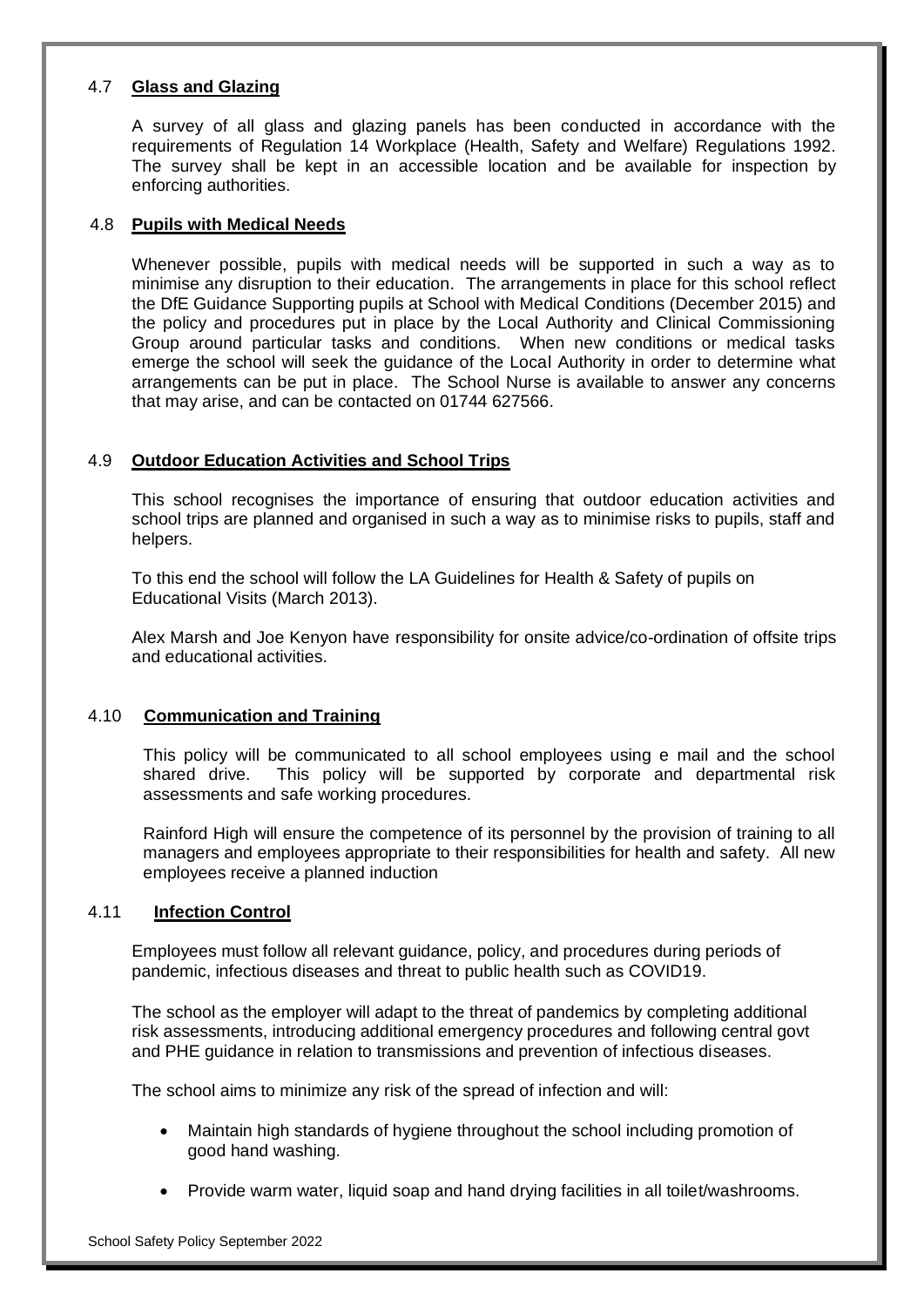- Ensure spillages of bodily fluids, such as blood, urine and vomit are dealt with immediately and that adequate facilities are provided to protect the people involved.
- Organise for the safe cleaning of equipment and where appropriate disinfection and through cleaning of the premises.
- Arrange for the safe disposal of any infected materials.

#### 4.12 **Contractors**

All contractors used by the school shall ensure compliance with relevant health and safety legislation, guidance and good practice. All contractors must report to the school office where they will be asked to sign in on the inventory system and wear an identification badge. Contractors will be issued with guidance on emergency procedures, relevant risks, and local management arrangements.

The Headteacher is responsible for monitoring areas where the contractor's work may directly affect staff and pupils and checking whether expected controls are in place and working effectively.

#### **School managed projects**

Where the school undertakes construction and building works projects directly, the governing body are considered the 'client' and therefore have additional health and safety responsibilities to consider before starting works, including:-

- Are you clear about your responsibilities?
- Have you made your formal appointments?
- Have you made your formal appointments?
- Have you checked that the principal designer or designer has the capability and necessary skills, knowledge, training and experience to fulfil their duties?
- Have you checked that the principal contractor or contractor has the capability and necessary skills, knowledge, training and experience to fulfil their duties?
- Have you checked that the project team is adequately resourced? 6 Has a project or client brief been issued to the project team?
- Has the project team been provided with information about the existing site or structure (pre-construction information)?
- Do you have access to project-specific health and safety advice?
- Are suitable arrangements in place to manage health and safety throughout the project?
- Has a schedule of the key activities for the project been produced?
- Has sufficient time been allowed to complete the key activities?
- Where required, has an online F10 notification form been submitted to HSE to notify them of commencement of work?
- Have you checked that a construction phase plan has been adequately developed before work starts on site?
- Are you satisfied that suitable welfare facilities have been provided before work starts on site?
- Have you agreed the format and content of the health and safety file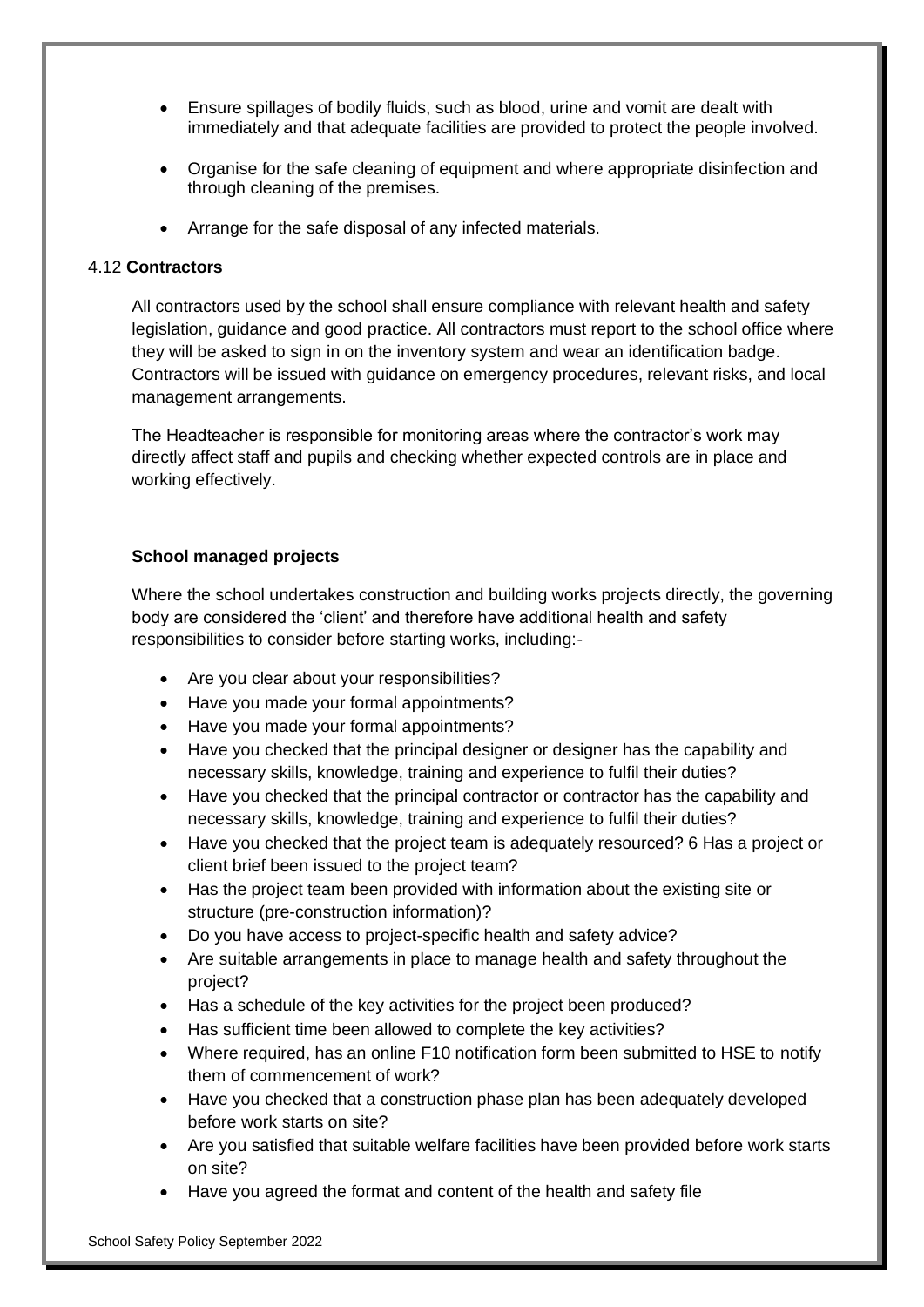Such projects are managed by the Director of Business and Finance who will ensure that the School have obtained consent and, where applicable, all statutory approvals, such as planning permission and building regulations have been sought. Schools are required to notify the Authority when they are proposing works that will affect the layout or operation of the building.

Under CDM 2015, certain construction work must be notified to the Health and Safety Executive (HSE). For further information and guidance on CDM 2015 contact your School Property Officer.

The school, contractor(s) and any subcontractor(s) involved will exchange relevant information regarding the work activities and agree the risk assessment and safe systems of work to be used prior to works commencing on site. Contractors will be asked to provide risk assessments and method statements specific to the site and works to be undertaken.

# **Local Authority Managed Projects**

 Where a project is managed by the local authority, the above list of information will be the responsibility of the LA to determine.

# 4.13 **WORK AT HEIGHT**

Working at height can present a significant risk, where such activities cannot be avoided a risk assessment will be conducted to ensure such risks are adequately controlled. A copy of this assessment will be provided to employees authorised to work at height.

When working at height (including accessing storage or putting up displays) appropriate stepladders are to be used. Staff must not climb onto chairs etc.

Only those persons who have been trained to use ladders safely may use them.

Formal training on work at height, when using leaning ladders, will be provided where a significant risk is identified as part of an individual's role, this training will be provided by contacting the health & safety section.

Safe use of step ladder training can be undertaken via the my learning platform for all staff who may use step ladders.

The Headteacher shall ensure :

- all work at height is properly planned and organised;
- the use of access equipment is restricted to authorised users;
- all those involved in work at height are trained and competent to do so;
- the risks from working at height are assessed and appropriate equipment selected;
- any access equipment is inspected and maintained;
- any risks from fragile surfaces is properly controlled.

# 4.14 **PERSONAL SAFETY / LONE WORKING**

The school believes that staff should not be expected to put themselves in danger and will not tolerate violent / threatening behaviour to its staff.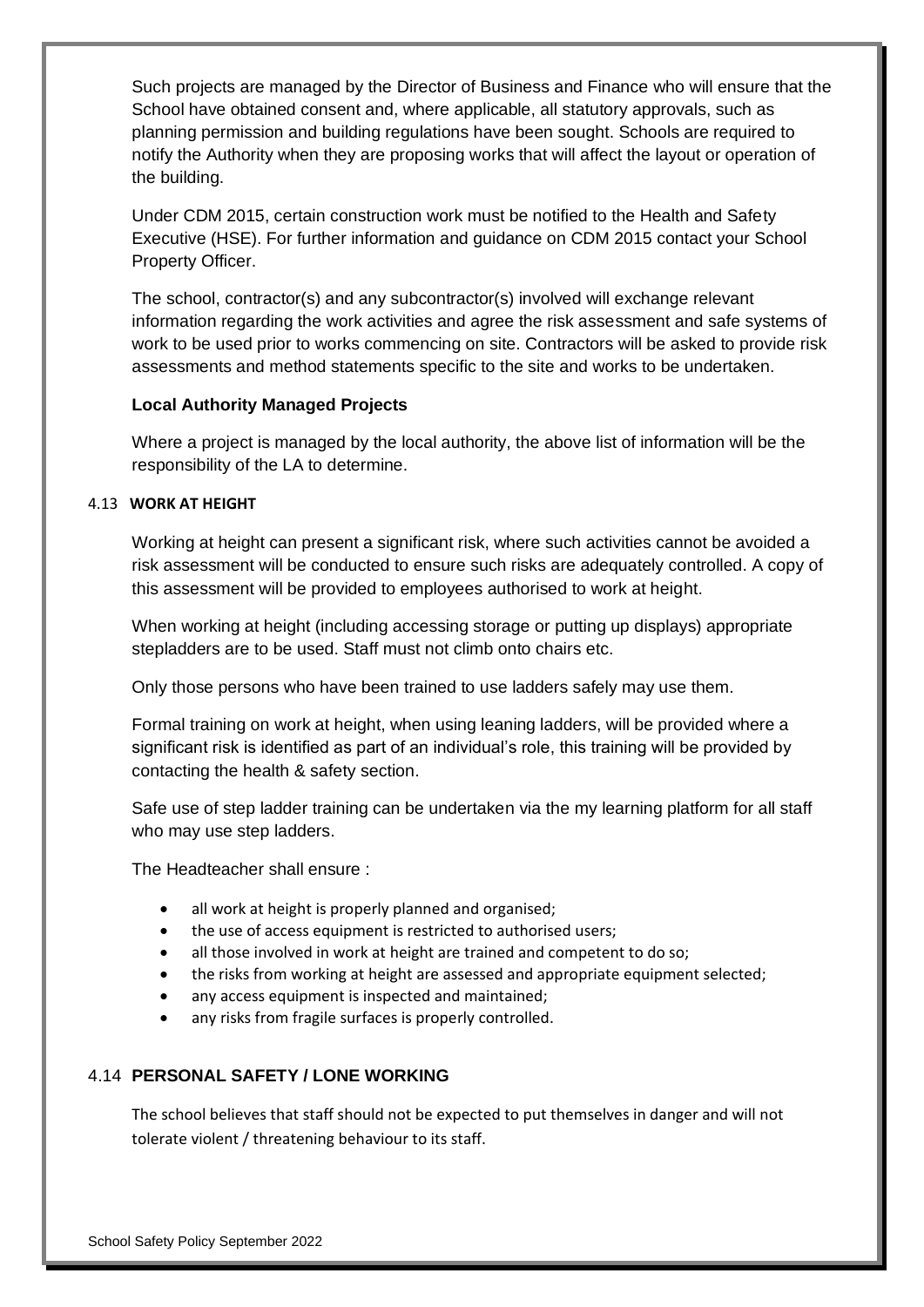Staff will report any such incidents to the Headteacher and recorded the incident on report form. Where any incident results in a physical injury this should be also documented on the accident reporting system. The school will work in partnership with the police where inappropriate behaviour/ individual conduct compromises the school's aims in providing an environment in which the pupils and staff feel safe.

#### **Lone working**

Staff are encouraged not to work alone in school. Work carried out unaccompanied or without immediate access to assistance should be risk assessed to determine if the activity is necessary.

# **Work involving potentially significant risks (for example work at height) must not be undertaken whilst working alone.**

Staff working outside of normal school hours must obtain permission of the Headteacher. Where lone working cannot be avoided staff should ensure they have means to summon help in an emergency e.g. access to a telephone or mobile phone etc.

# **5.0 CURRICULUM SAFETY MATTERS**

*The following sections apply primarily to secondary schools, although Section 5.3 Physical Education applies to all schools*

# 5.1 **Science**

#### **Head of Department shall ensure that:**

- A *Science Department Health & Safety Policy* is developed and maintained, documenting the arrangements that are in place within the Department. This is to be read in conjunction with the school's General Health & Safety Policy. The Departmental Policy should be provided to all members of staff, ie, Teachers, Technicians, Trainees, etc, working within the Department on a recorded basis.
- Teaching staff and Technicians have access to CLEAPSS Science Handbook and CLEAPSS Hazcards and other CLEAPSS guidance and teaching resources.
- Risk Assessments for any activity where there is a significant hazard (whether carried out by the Pupils, Teachers or Technicians) are produced and documented to ensure that suitable controls are implemented. These must be regularly reviewed to ensure changes in legislation, hazard classification of chemicals, improvements in practical methods, advances in best practice, etc, are considered. The findings of the risk assessment must be communicated to all relevant staff on a recorded basis.
- They undertake audits of the Science Department, on at least an annual basis, to ensure that it is running effectively and safely. An audit of teaching, preparation and store rooms, and the equipment within them, will help identify the nature of hazards, and risks which result from using equipment and rooms. The audit will also help pinpoint where action is needed to reduce the risk and the outcomes of the audit be addressed, to minimise risk.
- Equipment, including fume cupboards, are adequately maintained and tested by a competent Engineer and is within the current test period. The testing shall be organised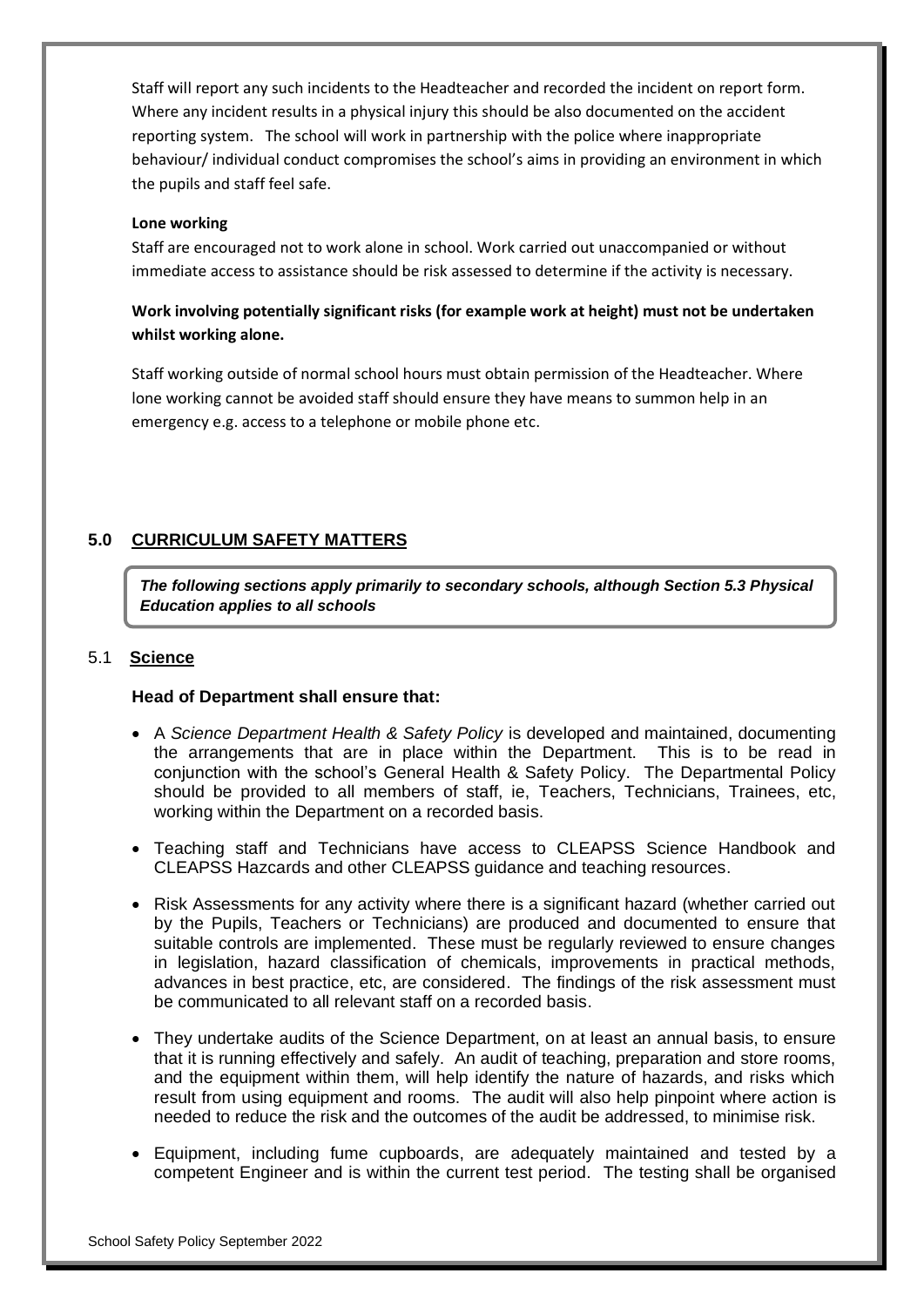on behalf of the school by the School's Property Services Officer. The results of tests shall be retained for inspection.

- An up-to-date list of chemicals used in the department, their amounts, location and hazard classification is maintained.
- Each member of staff is issued with employee guidelines on Safety in Science Laboratories which can be found in the CLEAPSS Science Laboratory Handbook.
- The CLEAPSS Hazcards are kept up to date and COSHH assessments have been carried out where required.
- The gas pipework is visually inspected annually by a competent person and a programme to check soundness of gas supply pipe work is completed once every five years. The testing shall be organised on behalf of the school by the School's Property Services Officer.
- Gas taps/valves are checked at regular intervals for ease of operation, soundness and damage and that the appropriate signs are in place.
- All Teaching staff supply each pupil with a copy of the Laboratory Rules. Additionally, that the Laboratory Rules are continuously enforced throughout the academic year.
- Laboratory rules for pupils are displayed within each Laboratory/Classroom.
- Any non-science staff who have to supervise any class in a Laboratory have been briefed in the Laboratory Rules.

#### **Class Teacher shall ensure that:**

- They have read, understand and abide by the content of the Department Health and Safety Policy.
- They consult any model risk assessments (ie, Hazcards) or special risk assessments that have been provided/produced by the employer, and adjust them as necessary for the class and circumstances of the particular lesson.
- The gas isolation valve is operational at the start of each class/lesson.
- All relevant safety equipment is checked, including fire extinguishing media, prior to the commencement of any practical lesson.
- They supply each pupil with a copy of the Laboratory Rules and that these are continuously enforced throughout the academic year.

#### Ionising Radiations and Radioactive Substances

St Helens Council have appointed a Radiation Protection Officer under the Ionising Radiation Regulations 2017 to liaise with the Radiation Protection Advisor on the management and use of the sources held by schools, monitor that records of sources are accurate and ensure sources are checked for leakage at suitable intervals.

The Radiation Protection Officer is a member of the Corporate Health & Safety Team and can be contacted on 01744 673236.

Where schools hold radioactive sources, the Head of Science shall ensure that: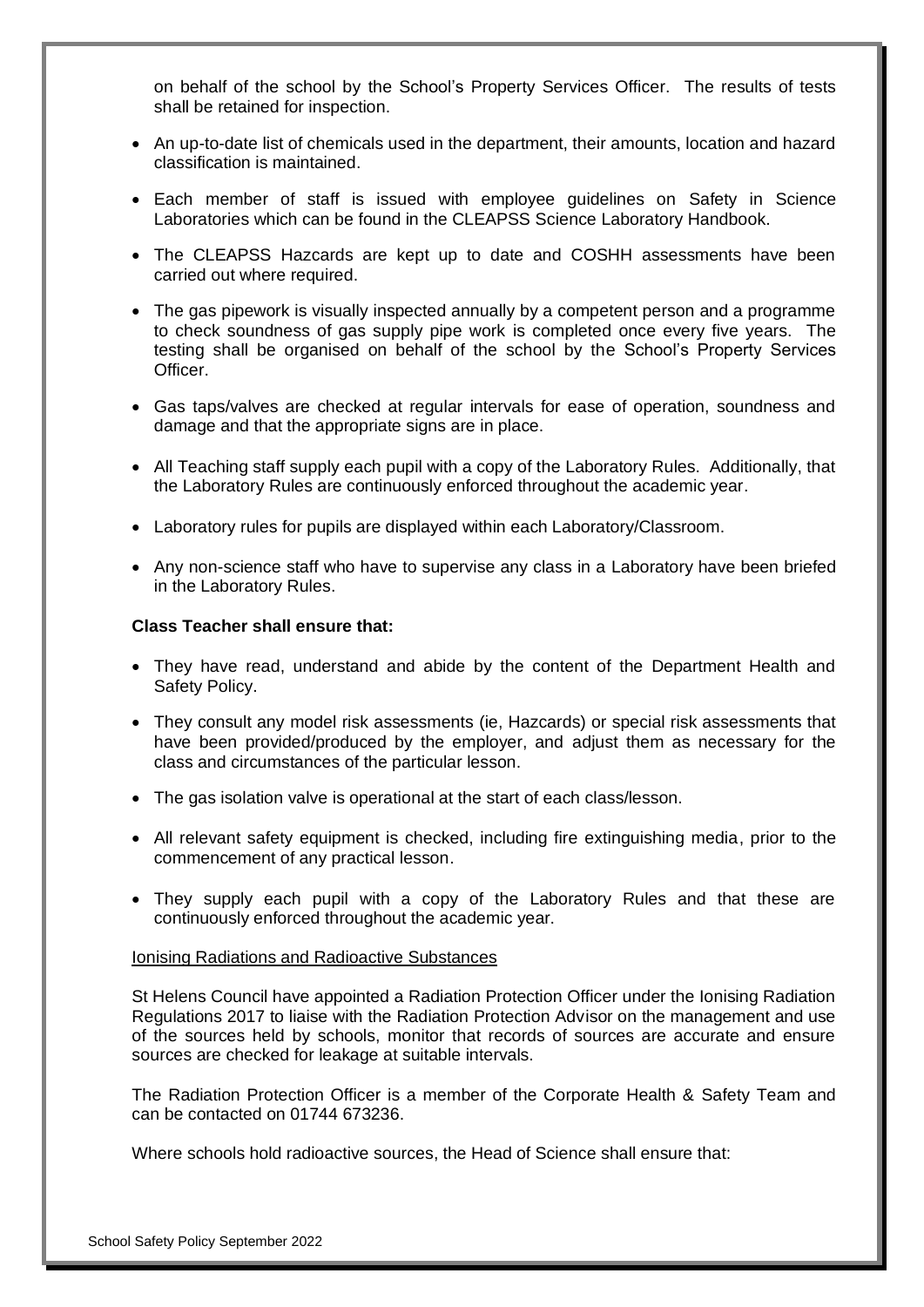- A trained Radiation Protection Supervisor is made responsible for the effective supervision and storage of sources of ionising radiation in accordance with LA Guidelines and that the radiation source log book is kept up to date.
- Refresher training is scheduled at regular intervals for the Radiation Protection Supervisor to maintain competence levels.
- All relevant staff have access to CLEAPSS L93 Managing Ionising Radiations and Radioactive Substances in Schools & Colleges (May 2017).

*Advice on Ionising Radiation can be provided by the Corporate Health & Safety Section (01744) 673236 and/or CLEAPSS.*

#### 5.2 **Design and Technology & Art and Design**

Both Design and Technology and Art and Design in schools encompass a range of material areas, including food, textiles, resistant materials, graphics, ceramics, and ICT/computing.

#### **Head of Department shall ensure that:**

- A *Design and Technology & Art and Design Department Health & Safety Policy* is developed and maintained, documenting the arrangements that are in place within the Department. This is to be read in conjunction with the school's General Health & Safety Policy. The Departmental Policy should be provided to all members of staff, ie, Teachers, Technicians, Trainees, etc, working within the Department on a recorded basis.
- Risk assessments for any activity where there is a significant hazard (whether carried out by the Pupils, Teachers or Technicians) are produced and documented to ensure that suitable controls are implemented. These must be regularly reviewed to ensure changes in legislation, hazard classification of chemicals, improvements in practical methods, advances in best practice, etc, are considered. The findings of the risk assessment must be communicated to all relevant staff on a recorded basis.
- An audit of the Design and Technology & Art and Design Department is undertaken on at least an annual basis to ensure that it is running effectively and safely. An audit of teaching, preparation and store rooms, and the equipment within them, will help identify the nature of hazards, and risks which result from using equipment and rooms. The audit will help pinpoint where action is needed to reduce the risk and the outcomes of the audit be addressed, to minimise risk.
- An up-to-date list of chemicals used in the department, their amounts, location and hazard classification is maintained.
- COSHH assessments have been carried out on substances within their department and that information on their use, storage and disposal has been given to staff. Where COSHH assessments are not available, the Head of Department must notify the Corporate Health & Safety Section who will assist in the undertaking of a COSHH assessment.
- Teaching staff and Technicians operating/tutoring on woodwork/metalwork and gas or electric welding/cutting equipment are competent by virtue of them holding a recognised training award or having received approved training in:
	- a) The correct use of the machine;
	- b) Methods of using the guards and other safety devices connected with the machine.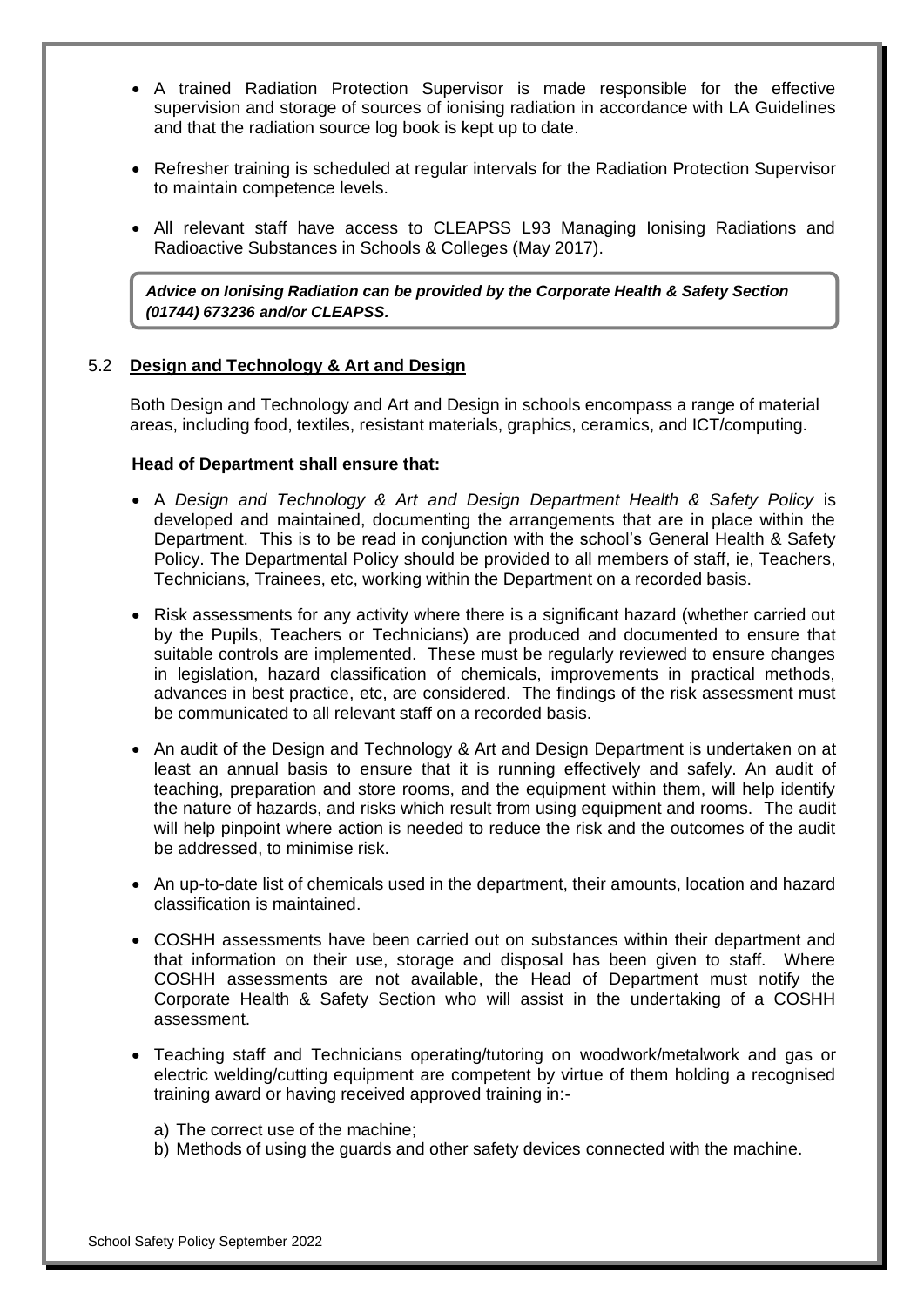- Teaching staff and Technicians are provided with refresher training on at least a five yearly cycle, to ensure that their competencies are maintained.
- They retain a central copy of all training certificates held by staff.
- Pupils do not use the following woodworking machinery and that this is enforced by Teaching staff:
	- ➢ Circular Saw
	- ➢ Surface Planer/Thicknesser
	- ➢ Single Spindle Moulding Machine
- Pupils operating woodwork, metalwork or welding/cutting machinery are subject to immediate supervision at all times.
- Teachers/Technicians operating or tutoring on the use of woodwork, metalwork or heat process equipment have access to the following reference guidelines:-
	- ➢ BS 4163: 2014 Code of Practice: Health and safety for design and technology in schools and similar establishments.
	- ➢ CLEAPSS Model Risk Assessments for Design and Technology and Art and Design in Schools and Colleges
- The names of those employees authorised to operate machinery are clearly displayed adjacent to the machine.
- Hazard/warning signs conforming to BS5378 are displayed where appropriate to indicate hazards, ie guards over moving parts, mandatory PPE to be worn, emergency stops.
- Local exhaust ventilation equipment is adequately maintained and within current test certification (14 months). The testing shall be organised on behalf of the school by the the school's Property Services Officer. Copies of the tests results shall be retained for inspection for at least 5 years.
- Adequate provision is made for the storage of compressed gases in accordance with BS 4163: 2014. Advice on storage of compressed gases can be obtained from the Corporate Health & Safety Section.
- Class rules for pupils in Design and Technology & Art and Design are displayed within each room.
- A sufficient supply of protective equipment is provided for pupils operating machinery/equipment:
	- $\triangleright$  Ear defenders/plugs
	- $\triangleright$  Eye protection
	- ➢ Gloves

#### Kilns

Kilns are separated from the main teaching area by means of a specific kiln room or a secure fence or cage providing a physical barrier.

- Pupils using equipment are adequately supervised.
- Teaching staff and Technicians have been issued with suitable personal protective equipment when working with dry clay and powdered glazes:-
	- $\triangleright$  Respiratory protection

School Safety Policy September 2022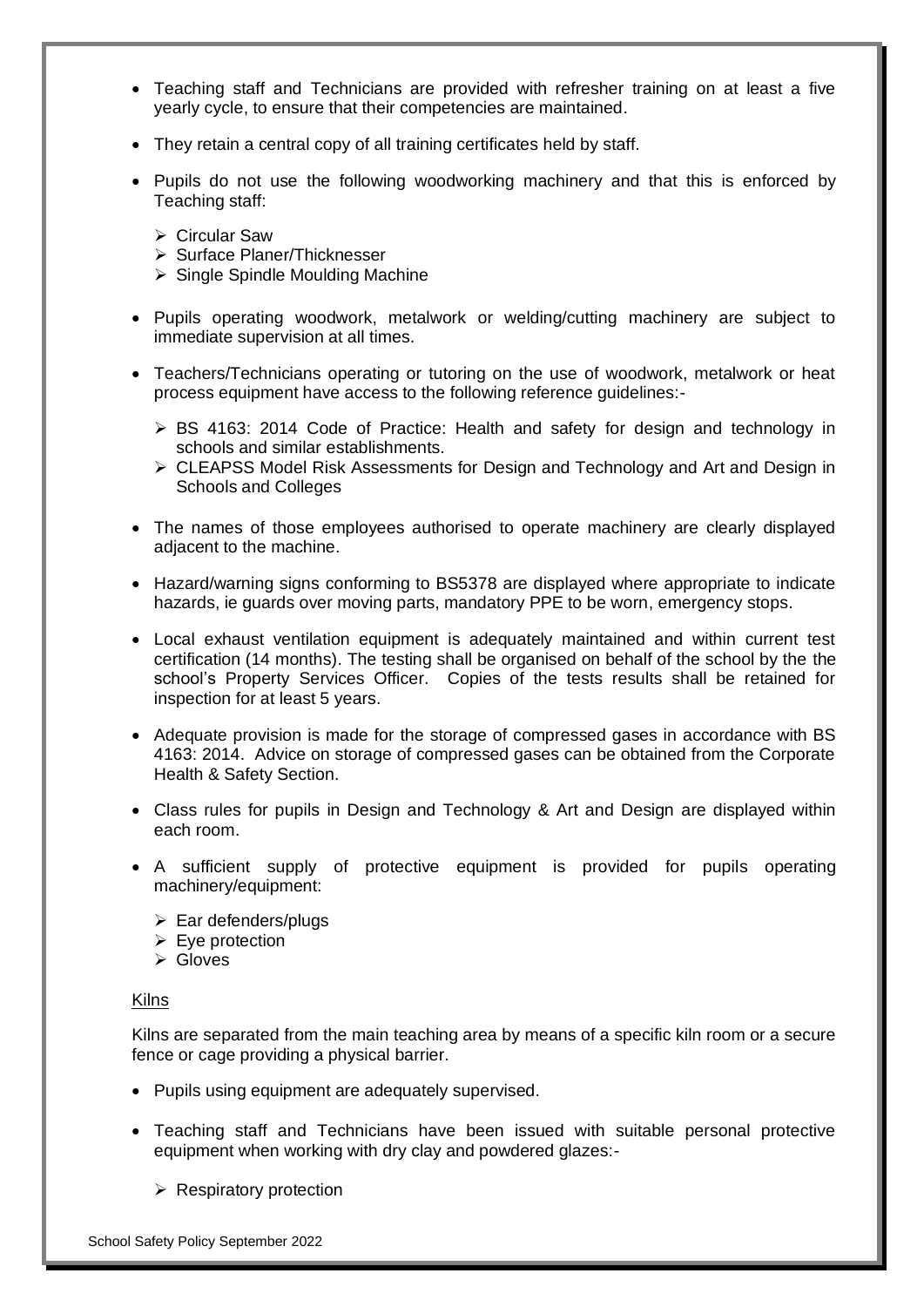- $\triangleright$  Eye protection
- ➢ Gloves

## **Teachers/Technicians shall ensure that:**

- They have read, understand and abide by the content of the Department Health and Safety Policy.
- They consult any CLEAPSS Model Risk Assessments or special risk assessments that have been provided/produced by the employer, and adjust them as necessary for the class and circumstances of the particular lesson.
- Pupils operating machinery/equipment are issued with and wear the appropriate personal protective equipment in accordance with the risk assessment for the machine/equipment.
- Pupils do not operate the following woodworking machinery:
	- ➢ Circular Saw
	- ➢ Surface Planer/Thicknesser
	- ➢ Single Spindle Moulding Machine
- Pupils using equipment are adequately supervised.

#### 5.3 **Physical Education**

#### **Head of Department shall ensure that:**

- A *Physical Education Department Health & Safety Policy* is developed and maintained, documenting the arrangements that are in place within the Department. This is to be read in conjunction with the school's General Health & Safety Policy. The Policy should be provided to all members of staff working within the Department on a recorded basis.
- Supervising Teachers have the appropriate qualification/training for the activities taught as outlined in the afPE Publication: Safe Practice in Physical Education, School Sport and Physical Activity (2016).
- Risk Assessments are undertaken for activities within Physical Education, School Sport and Physical Activity. Guidance (Risk Assessment in Physical Education for St Helens Schools) produced by the LA for reference has been issued to all schools.
- Gym equipment is within current test period and adequately maintained and inspected before use. The inspection shall be organised on behalf of the school by the school's Property Services Officer.
- Pupils using PE equipment are adequately supervised in accordance with the guidance given in the afPE publication.
- Checks of goalposts (rugby/football) are being undertaken before use and on a regular basis. Guidelines produced by the Football Association regarding inspection regimes for football posts are issued to all schools.

#### **The Class Teacher shall ensure that:**

- They carry out a cursory visual check of equipment and the playing surface/area prior to the commencement of Physical Education activities.
- Pupils using PE equipment are adequately supervised in accordance with the quidance given in the afPE publication.